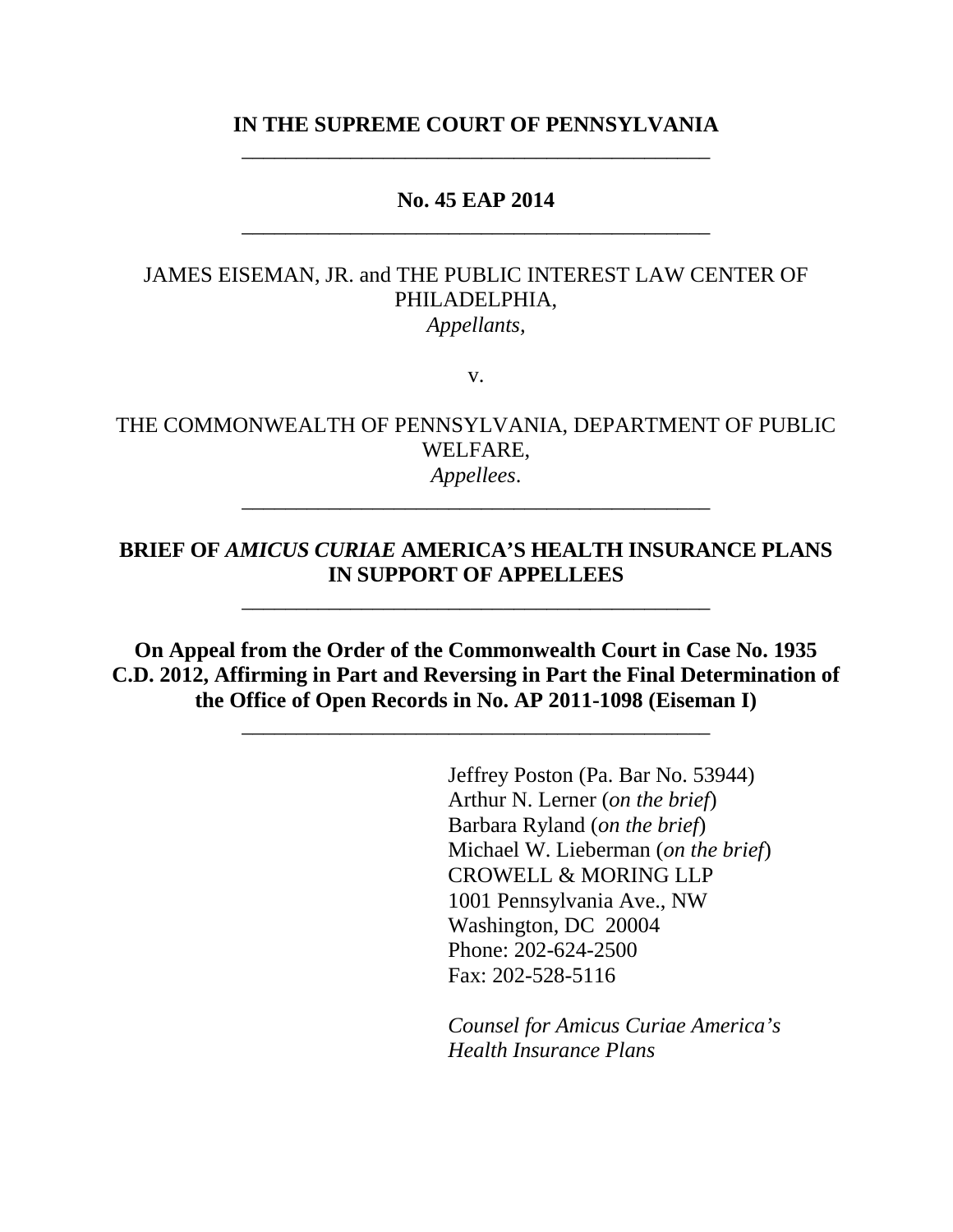## **IN THE SUPREME COURT OF PENNSYLVANIA** \_\_\_\_\_\_\_\_\_\_\_\_\_\_\_\_\_\_\_\_\_\_\_\_\_\_\_\_\_\_\_\_\_\_\_\_\_\_\_\_\_\_\_

### **No. 46 EAP 2014** \_\_\_\_\_\_\_\_\_\_\_\_\_\_\_\_\_\_\_\_\_\_\_\_\_\_\_\_\_\_\_\_\_\_\_\_\_\_\_\_\_\_\_

### JAMES EISEMAN, JR. and THE PUBLIC INTEREST LAW CENTER OF PHILADELPHIA, *Appellants,*

v.

### AETNA BETTER HEALTH, INC., HEALTH PARTNERS OF PHILADELPHIA, INC., and KEYSTONE MERCY HEALTH PLAN, *Appellees*.

\_\_\_\_\_\_\_\_\_\_\_\_\_\_\_\_\_\_\_\_\_\_\_\_\_\_\_\_\_\_\_\_\_\_\_\_\_\_\_\_\_\_\_

# **BRIEF OF** *AMICUS CURIAE* **AMERICA'S HEALTH INSURANCE PLANS IN SUPPORT OF APPELLEES**

\_\_\_\_\_\_\_\_\_\_\_\_\_\_\_\_\_\_\_\_\_\_\_\_\_\_\_\_\_\_\_\_\_\_\_\_\_\_\_\_\_\_\_

**On Appeal from the Order of the Commonwealth Court in Case No. 1949 C.D. 2012, Affirming in Part and Reversing in Part the Final Determination of the Office of Open Records in No. AP 2011-1098 (Eiseman I)**

\_\_\_\_\_\_\_\_\_\_\_\_\_\_\_\_\_\_\_\_\_\_\_\_\_\_\_\_\_\_\_\_\_\_\_\_\_\_\_\_\_\_\_

Jeffrey Poston (Pa. Bar No. 53944) Arthur N. Lerner (*on the brief*) Barbara Ryland (*on the brief*) Michael W. Lieberman (*on the brief*) CROWELL & MORING LLP 1001 Pennsylvania Ave., NW Washington, DC 20004 Phone: 202-624-2500 Fax: 202-528-5116

*Counsel for Amicus Curiae America's Health Insurance Plans*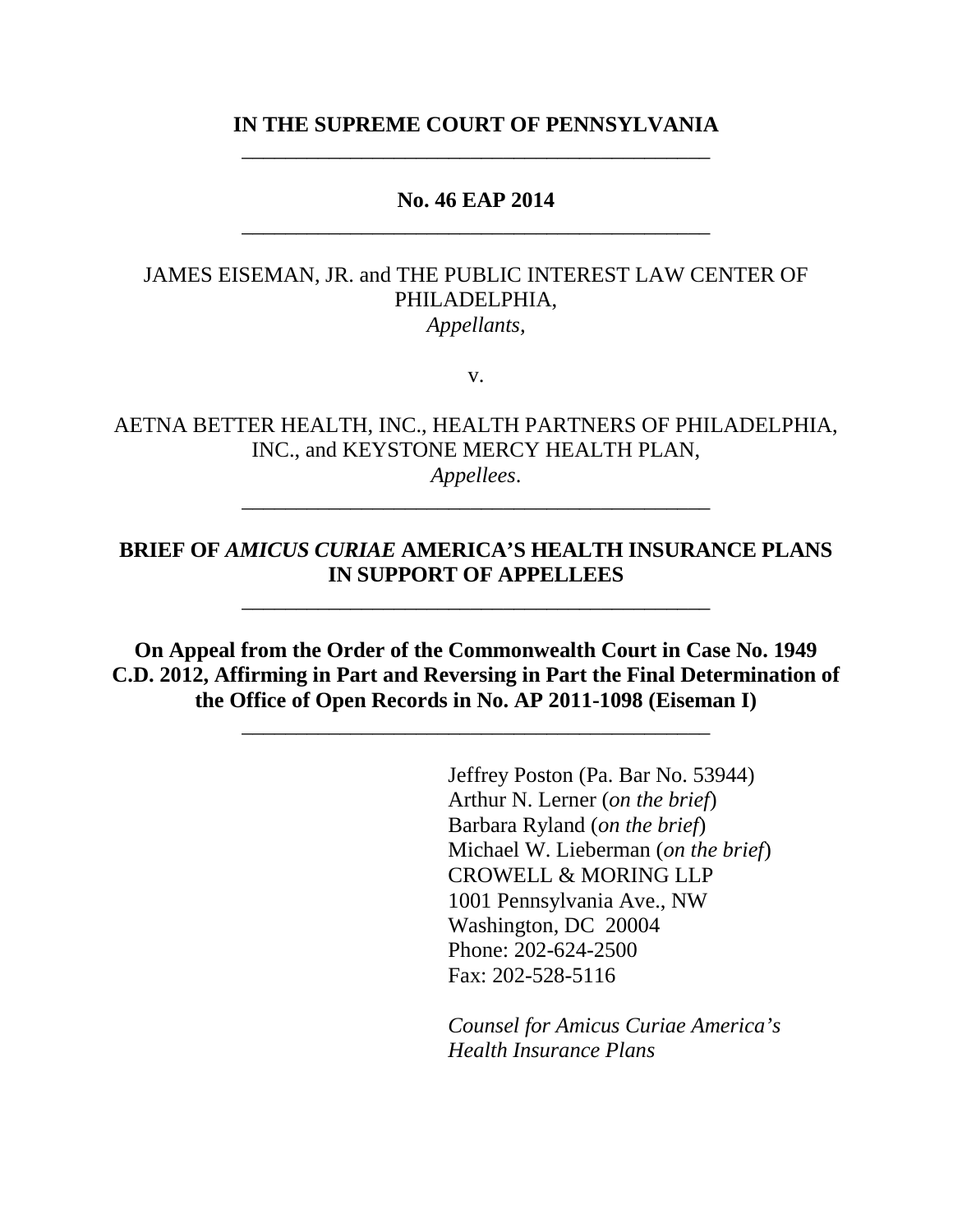### **IN THE SUPREME COURT OF PENNSYLVANIA** \_\_\_\_\_\_\_\_\_\_\_\_\_\_\_\_\_\_\_\_\_\_\_\_\_\_\_\_\_\_\_\_\_\_\_\_\_\_\_\_\_\_\_

## **No. 47 EAP 2014** \_\_\_\_\_\_\_\_\_\_\_\_\_\_\_\_\_\_\_\_\_\_\_\_\_\_\_\_\_\_\_\_\_\_\_\_\_\_\_\_\_\_\_

## JAMES EISEMAN, JR. and THE PUBLIC INTEREST LAW CENTER OF PHILADELPHIA, *Appellants,*

v.

UNITEDHEALTHCARE OF PENNSYLVANIA, INC. d/b/a UNITEDHEALTHCARE COMMUNITY PLAN, and HEALTHAMERICA PENNSYLVANIA INC. d/b/a COVENTRYCARES, *Appellees*.

## **BRIEF OF** *AMICUS CURIAE* **AMERICA'S HEALTH INSURANCE PLANS IN SUPPORT OF APPELLEES**

\_\_\_\_\_\_\_\_\_\_\_\_\_\_\_\_\_\_\_\_\_\_\_\_\_\_\_\_\_\_\_\_\_\_\_\_\_\_\_\_\_\_\_

\_\_\_\_\_\_\_\_\_\_\_\_\_\_\_\_\_\_\_\_\_\_\_\_\_\_\_\_\_\_\_\_\_\_\_\_\_\_\_\_\_\_\_

**On Appeal from the Order of the Commonwealth Court in Case No. 1950 C.D. 2012, Affirming in Part and Reversing in Part the Final Determination of the Office of Open Records in No. AP 2011-1098 (Eiseman I)**

\_\_\_\_\_\_\_\_\_\_\_\_\_\_\_\_\_\_\_\_\_\_\_\_\_\_\_\_\_\_\_\_\_\_\_\_\_\_\_\_\_\_\_

Jeffrey Poston (Pa. Bar No. 53944) Arthur N. Lerner (*on the brief*) Barbara Ryland (*on the brief*) Michael W. Lieberman (*on the brief*) CROWELL & MORING LLP 1001 Pennsylvania Ave., NW Washington, DC 20004 Phone: 202-624-2500 Fax: 202-528-5116 *Counsel for Amicus Curiae America's Health Insurance Plans*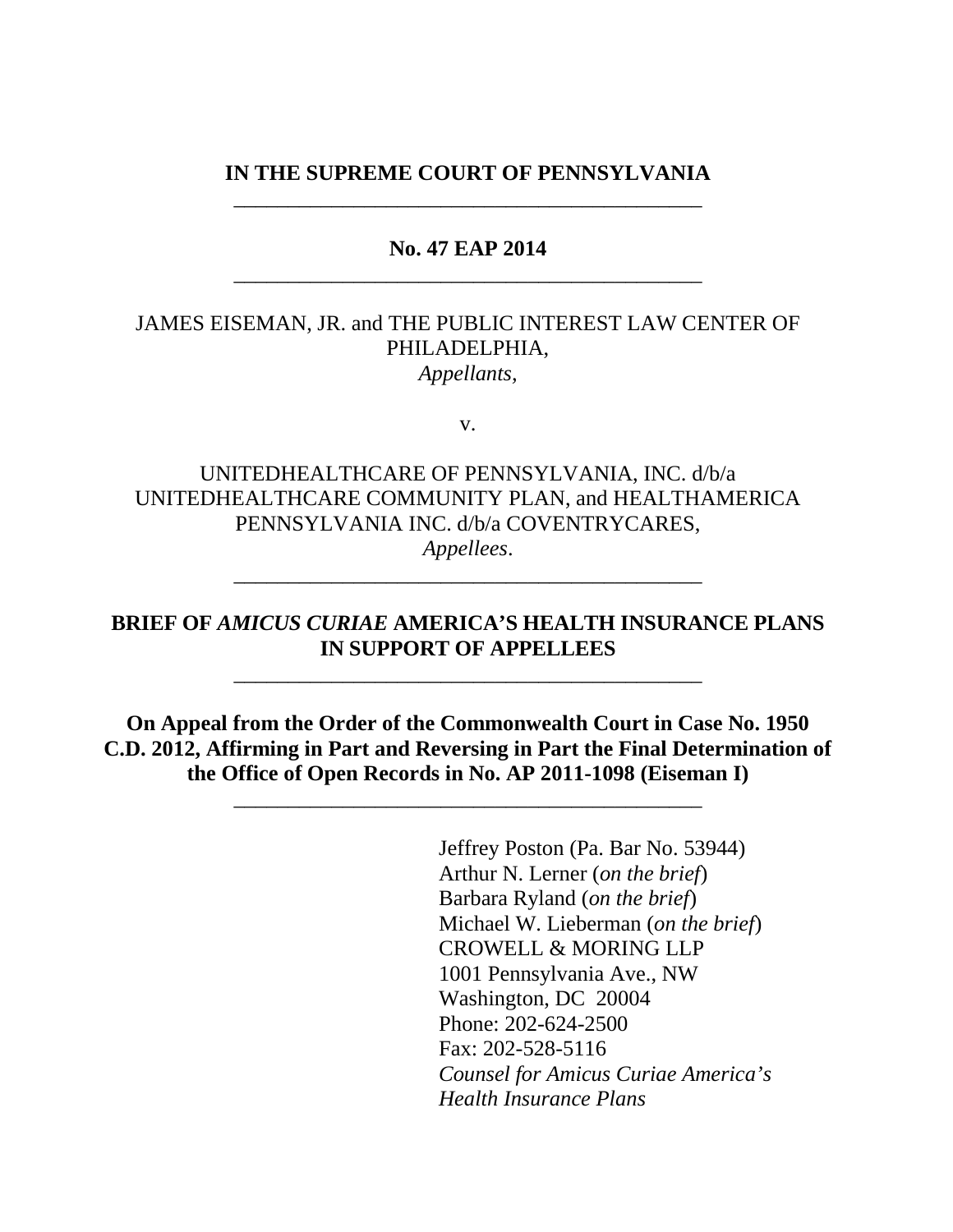# **TABLE OF CONTENTS**

| $\mathbf{I}$ . |                                                                                             | THE RTKL LIMITS ACCESS TO CONFIDENTIAL<br>PROPRIETARY INFORMATION AND TRADE SECRETS |  |
|----------------|---------------------------------------------------------------------------------------------|-------------------------------------------------------------------------------------|--|
| $\Pi$ .        |                                                                                             | DISCLOSURE OF MCO RATES AND PROVIDER RATES<br>WOULD NOT SERVE THE CORE PURPOSE OF   |  |
| III.           | <b>KEEPING MCO RATES AND PROVIDER RATES</b><br>CONFIDENTIAL BENEFITS THE PUBLIC AND PRIVATE |                                                                                     |  |
|                | A.                                                                                          | Confidential Rates Promote Investment, Innovation, and                              |  |
|                | <b>B.</b>                                                                                   | Confidential Rates Keep Medicaid Costs Down.  18                                    |  |
|                | $\mathcal{C}$ .                                                                             | <b>Confidential Rates Protect Choice for Medicaid</b>                               |  |
| IV.            |                                                                                             | CONFIDENTIAL RATES ARE THE NORM IN MARKET-                                          |  |
| V.             |                                                                                             | DR. POLSKY OVERSTATES THE BENEFITS OF                                               |  |
|                |                                                                                             |                                                                                     |  |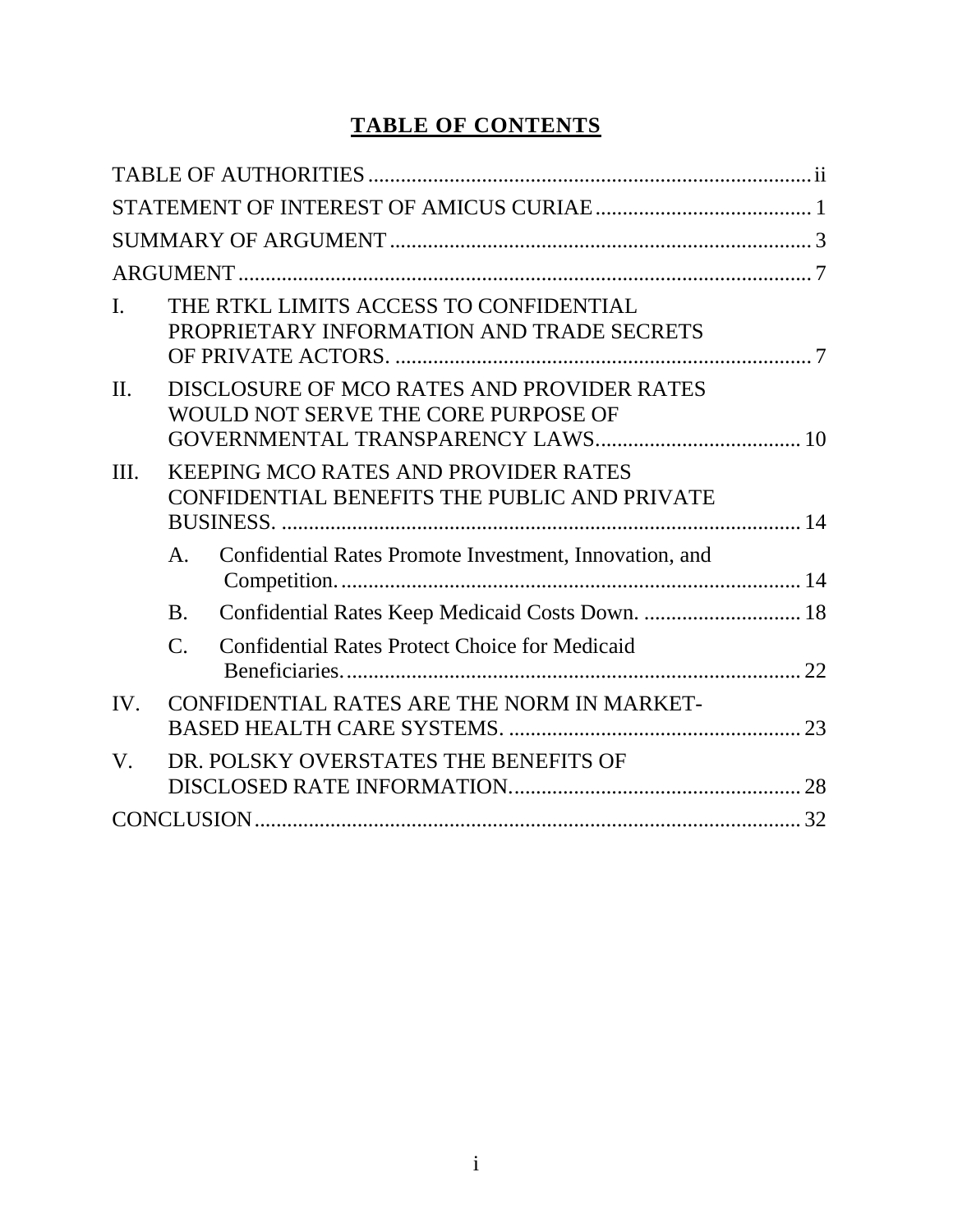# **TABLE OF AUTHORITIES**

**Page(s)**

| <b>Cases</b>                                                                                                           |
|------------------------------------------------------------------------------------------------------------------------|
| Bibles v. Or. Natural Desert Ass'n,                                                                                    |
| Dahlgren v. Department of General Services,                                                                            |
| Dental Benefit Providers, Inc. v. Eiseman,                                                                             |
| Dep't of Defense v. FLRA,                                                                                              |
| Dep't of Transp. v. Mosites Const. Co.,                                                                                |
| Department of Public Welfare v. Eiseman,                                                                               |
| FBI v. Abramson,                                                                                                       |
| Giurintano v. Department of General Services,                                                                          |
| McDonnell Douglas Corp. v. U.S. Dep't of the Air Force,                                                                |
| Munger, Tolles & Olson LLP v. U.S. Dep't of the Army,<br>Case No. CV 13-06890, 2014 U.S. Dist. LEXIS 158097 (C.D. Cal. |
| Nat'l Parks & Conservation Ass'n v. Kleppe,                                                                            |
| Office of Budget v. Office of Open Records,                                                                            |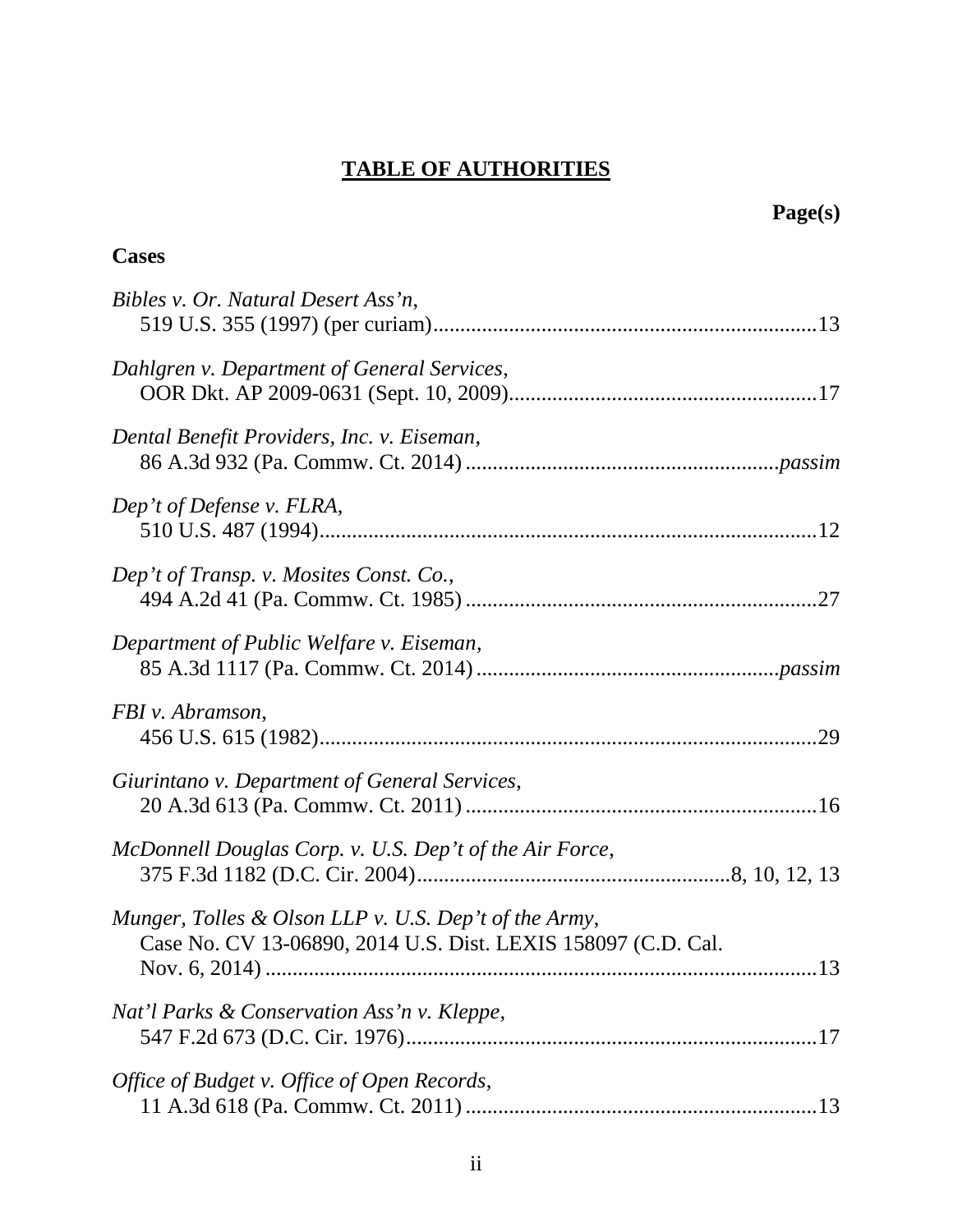| Office of the Governor v. Bari,                                                                                       |
|-----------------------------------------------------------------------------------------------------------------------|
| U.S. Dep't of Justice v. Reporters Comm. for Freedom,                                                                 |
| Zeshonski v. Pa. Dept. of Health,                                                                                     |
| <b>Statutes</b>                                                                                                       |
|                                                                                                                       |
|                                                                                                                       |
|                                                                                                                       |
|                                                                                                                       |
|                                                                                                                       |
|                                                                                                                       |
|                                                                                                                       |
|                                                                                                                       |
|                                                                                                                       |
|                                                                                                                       |
| <b>Other Authorities</b>                                                                                              |
|                                                                                                                       |
|                                                                                                                       |
|                                                                                                                       |
| 2013 HEDIS Rate Chart (Dec. 10, 2013), available at<br>http://www.dhs.state.pa.us/cs/groups/webcontent/documents/comm |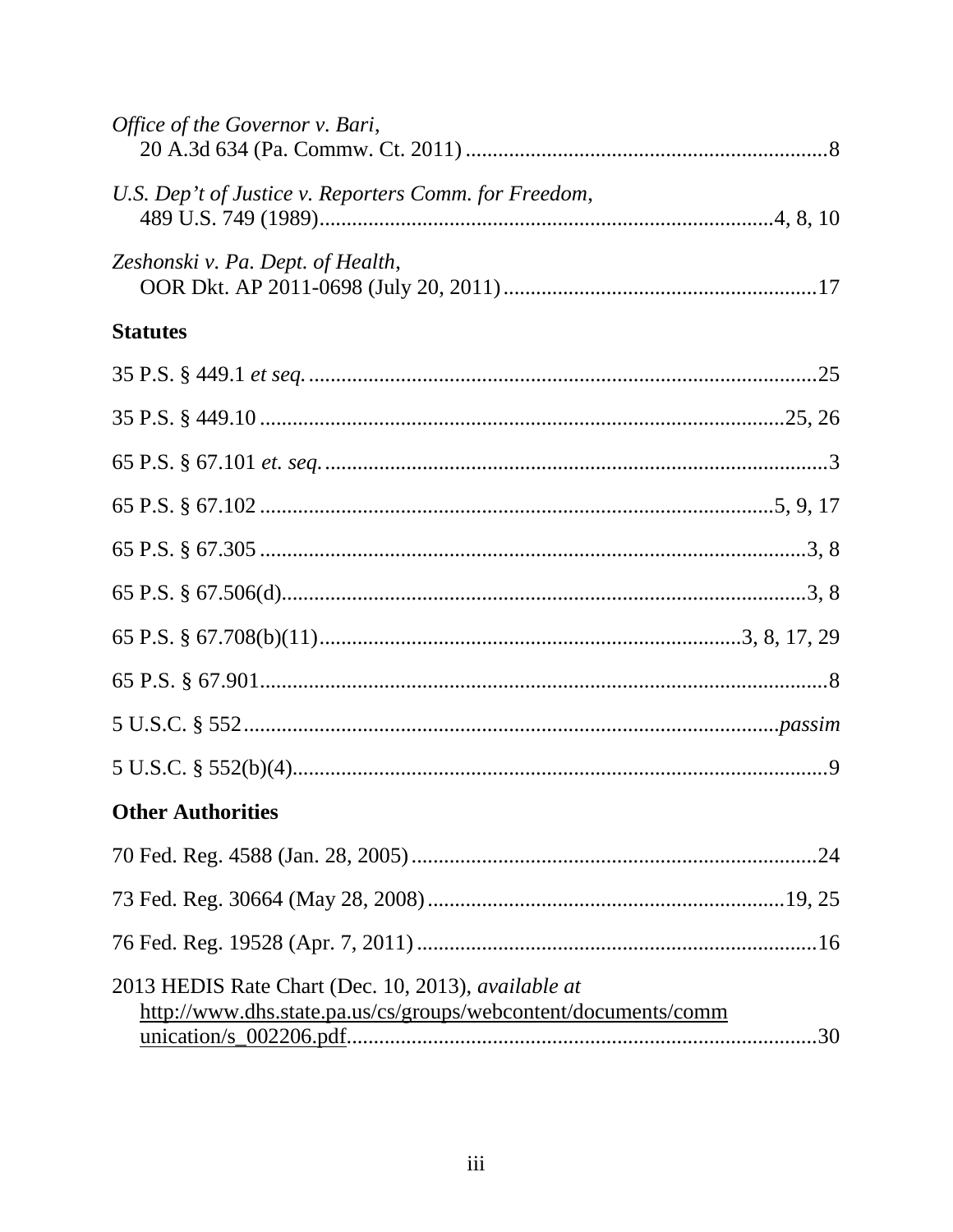| Aetna Member Payment Estimator, <i>available at</i>                      |
|--------------------------------------------------------------------------|
| http://www.aetna.com/individuals-families-health-                        |
| insurance/tool/member-payment-estimator.html                             |
|                                                                          |
| An Evaluation of Medicaid Savings from Pennsylvania's                    |
| HealthChoices Program, The Lewin Group (May 2011), available             |
|                                                                          |
|                                                                          |
| Ari Gottlieb, Price Waterhouse Coopers, The Expanded State of            |
| Medicaid in The United States: Private Medicaid Health Plans             |
| Crossing the Tipping Point (Oct. 2014) available at                      |
|                                                                          |
|                                                                          |
| Department of Justice Guide to the Freedom of Information Act            |
| (2009), available at http://www.justice.gov/oip/doj-guide-freedom-       |
| 9.                                                                       |
|                                                                          |
| Fee-for-Service, CMS, available at                                       |
| http://www.medicaid.gov/Medicaid-CHIP-Program-                           |
|                                                                          |
| Fee Schedules - General Information, CMS, available at                   |
|                                                                          |
| http://www.cms.gov/Medicare/Medicare-Fee-for-Service-                    |
| .27                                                                      |
| Harold D. Miller, Measuring and Assigning Accountability for             |
| Healthcare Spending: Fair and Effective Ways to Analyze the              |
| Drivers of Healthcare Costs and Transition to Value-Based                |
| <i>Payment, Center for Healthcare Quality &amp; Payment Reform (Aug.</i> |
| 2014), available at                                                      |
| http://www.chqpr.org/downloads/AccountabilityforHealthcareSpen           |
|                                                                          |
|                                                                          |
| Letter from FTC Office of Policy Planning, Bureau of Competition,        |
| and Bureau of Economics to Assemblywoman Nellie Pou, N.J.                |
| General Assembly (Apr. 17, 2007), available at                           |
| .20                                                                      |
|                                                                          |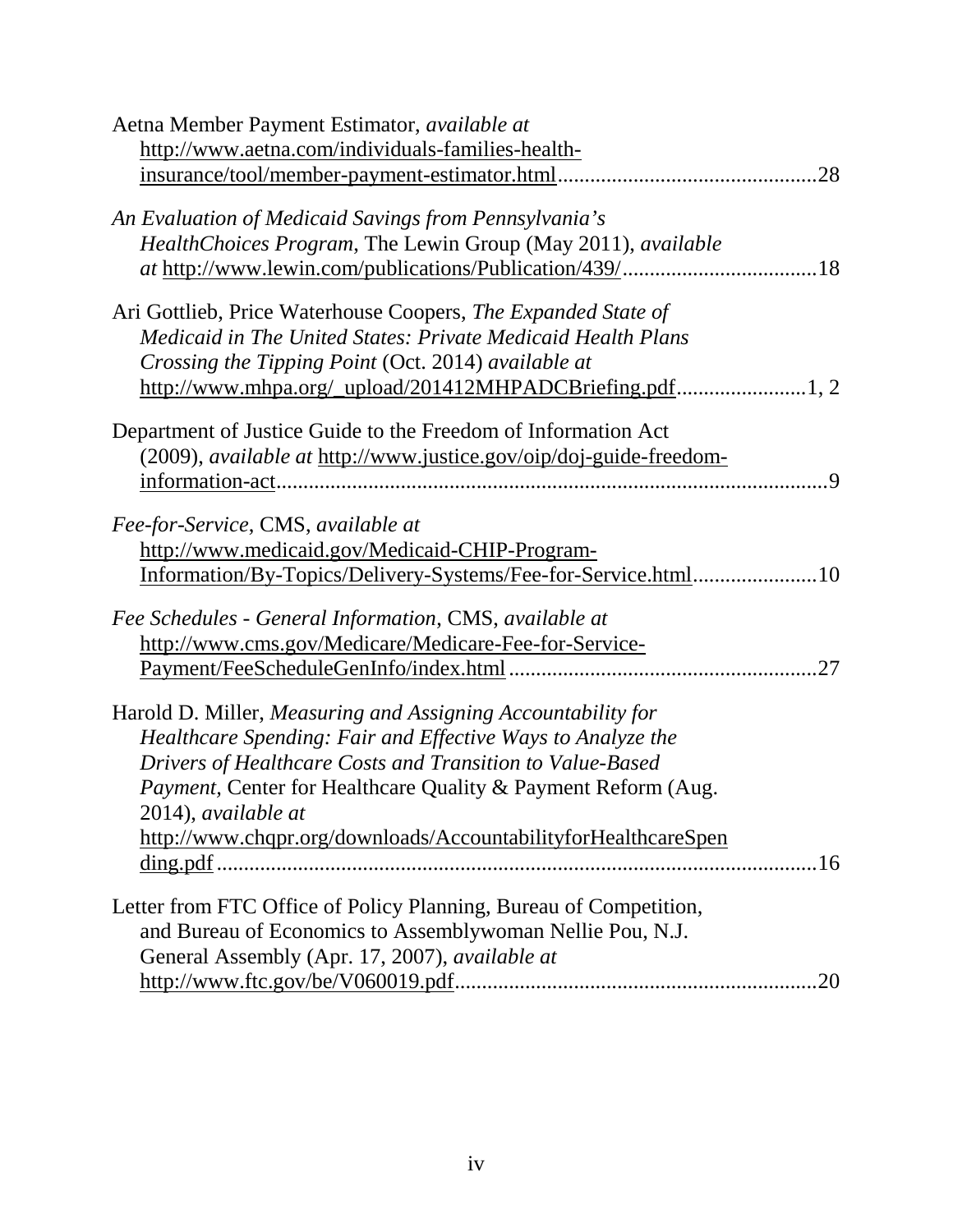| Letter from FTC Office of Policy Planning, Bureau of Competition,  |
|--------------------------------------------------------------------|
| and Bureau of Economics to NY State Senator James L. Seward        |
| Concerning NY Senate Bill 58 (Mar. 31, 2009), available at         |
| http://www.ftc.gov/sites/default/files/documents/advocacy_docum    |
| ents/ftc-staff-comment-honorable-james-l.seward-concerning-new-    |
| vork-senate-bill-58-pharmacy-benefit-managers-                     |
|                                                                    |
|                                                                    |
| Letter from FTC Office of Policy Planning, Bureau of Competition,  |
| and Bureau of Economics to Mississippi Representative Mark         |
| Formby (Mar. 22, 2011), available at                               |
| http://www.ftc.gov/sites/default/files/documents/advocacy_docum    |
| ents/ftc-staff-letter-honorable-mark-formby-mississippi-house-     |
| representatives-concerning-mississippi/110322mississippipbm.pdf 20 |
| Managed Care, CMS, available at                                    |
| http://www.medicaid.gov/medicaid-chip-program-information/by-      |
|                                                                    |
|                                                                    |
| Managed Care in Pennsylvania, CMS, available at                    |
| http://www.medicaid.gov/medicaid-chip-program-information/by-      |
| topics/delivery-systems/managed-care/downloads/pennsylvania-       |
|                                                                    |
|                                                                    |
| Medicaid Managed Care Market Tracker, available at                 |
|                                                                    |
| Medicaid MCO Average Medical Loss Ratios, Kaiser Family            |
| Foundation, <i>available at</i> http://kff.org/other/state-        |
|                                                                    |
|                                                                    |
| Medicare Provider Utilization and Payment Data: Physician and      |
| Other Supplier, CMS, available at http://www.cms.gov/Research-     |
| Statistics-Data-and-Systems/Statistics-Trends-and-                 |
| Reports/Medicare-Provider-Charge-Data/Physician-and-Other-         |
|                                                                    |
|                                                                    |
| Medicare Part C Plan Reporting Requirements Technical              |
| Specifications Document Contract Year 2013 (May 23, 2013),         |
| available at http://www.cms.gov/Medicare/Health-                   |
| Plans/HealthPlansGenInfo/ReportingRequirements.html<br>24          |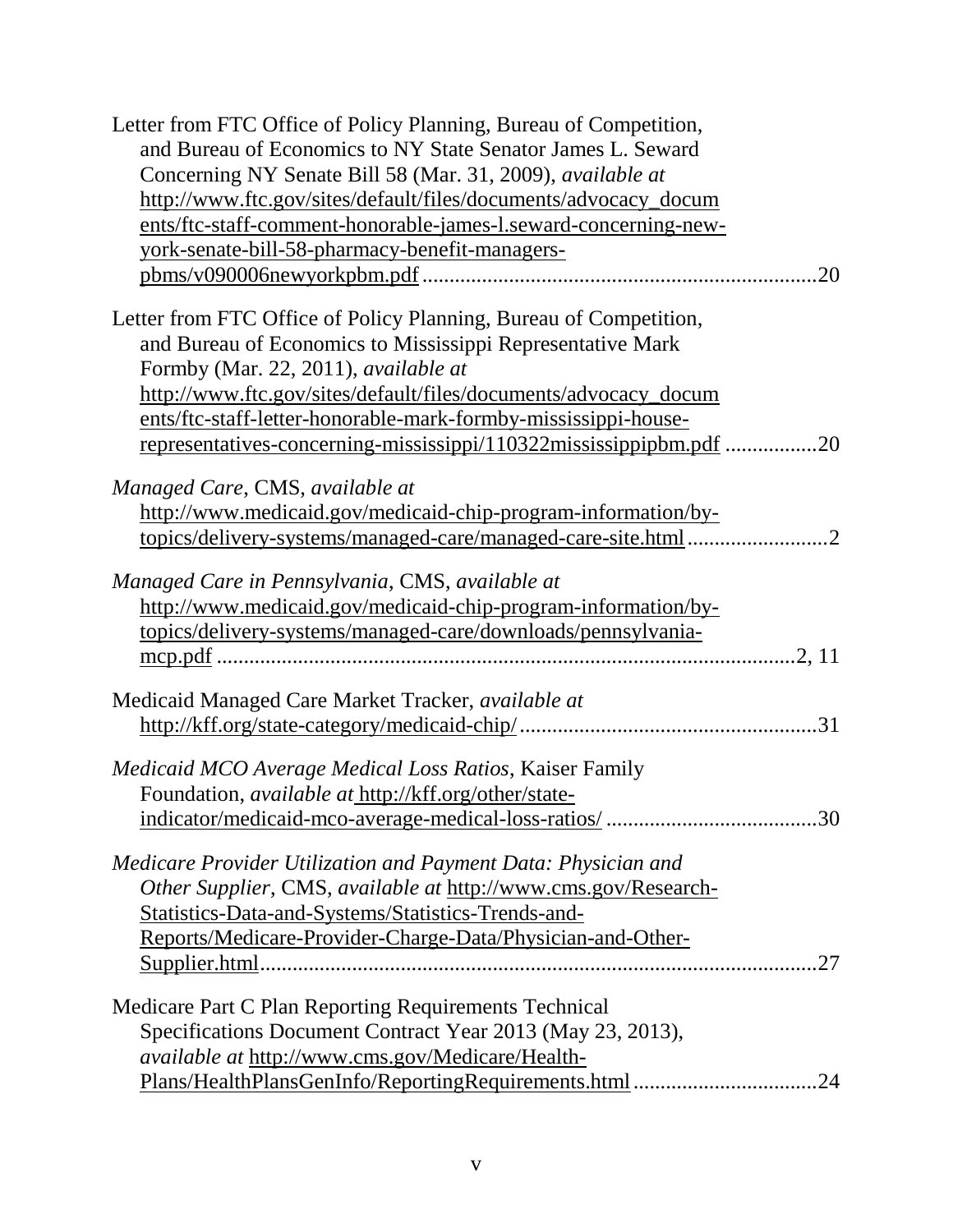| Michael H. Bailit, Pay-for-Performance in the Medi-Cal Managed                                                                      |  |
|-------------------------------------------------------------------------------------------------------------------------------------|--|
| Care and Healthy Families Programs: Findings and                                                                                    |  |
| Recommendations (Aug. 2009), available at                                                                                           |  |
| http://www.chcf.org/~/media/MEDIA%20LIBRARY%20Files/PD                                                                              |  |
|                                                                                                                                     |  |
| Milliman, Inc., Comprehensive Assessment of ACA Factors that Will<br>Affect Individual Market Premiums in 2014 (2013), available at |  |
| Statements of Antitrust Enforcement Policy in Health Care, U.S.                                                                     |  |
| Dep't of Justice and FTC, <i>available at</i>                                                                                       |  |
|                                                                                                                                     |  |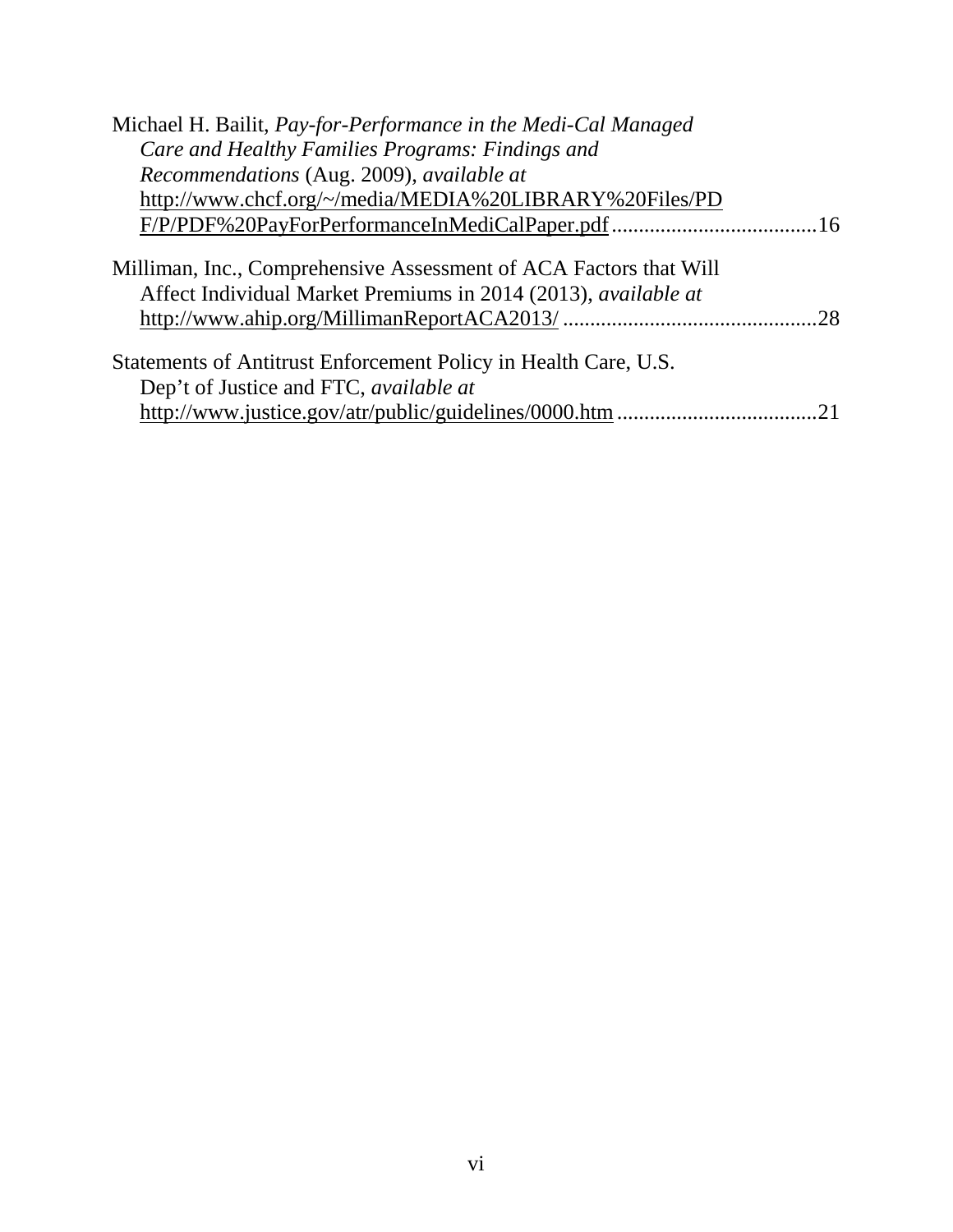#### **STATEMENT OF INTEREST OF AMICUS CURIAE**

*Amicus Curiae* America's Health Insurance Plans ("AHIP") is the national association representing the health insurance industry. AHIP's members provide health and supplemental benefits to more than 200 million Americans through employer-sponsored coverage, the individual insurance market, and public programs such as Medicare and Medicaid. AHIP's mission is to be an effective advocate for a workable legislative and regulatory environment at the federal and state levels in which our members can advance a health care system that meets the goals of consumers, employers, and public purchasers. AHIP advocates for public policies that expand access to affordable health care through a competitive marketplace that fosters choice, quality, and innovation.

AHIP members – which include six of the seven Medicaid Managed Care Organizations ("MCOs") in Pennsylvania, as well as other MCOs nationwide – have a strong and direct interest in the outcome of this case. As of Q3 2014, 66.5 million Americans, or roughly 21.2% of the total population, received Medicaid health benefits.<sup>1</sup> More than 66% of these Medicaid beneficiaries received Medicaid coverage from MCOs – reflecting an increase of roughly 27% in MCO

<sup>1</sup> Ari Gottlieb, Price Waterhouse Coopers, *The Expanded State of Medicaid in The United States: Private Medicaid Health Plans Crossing the Tipping Point* (Oct. 2014) at 4, *available at* http://www.mhpa.org/\_upload/201412MHPADCBriefing.pdf.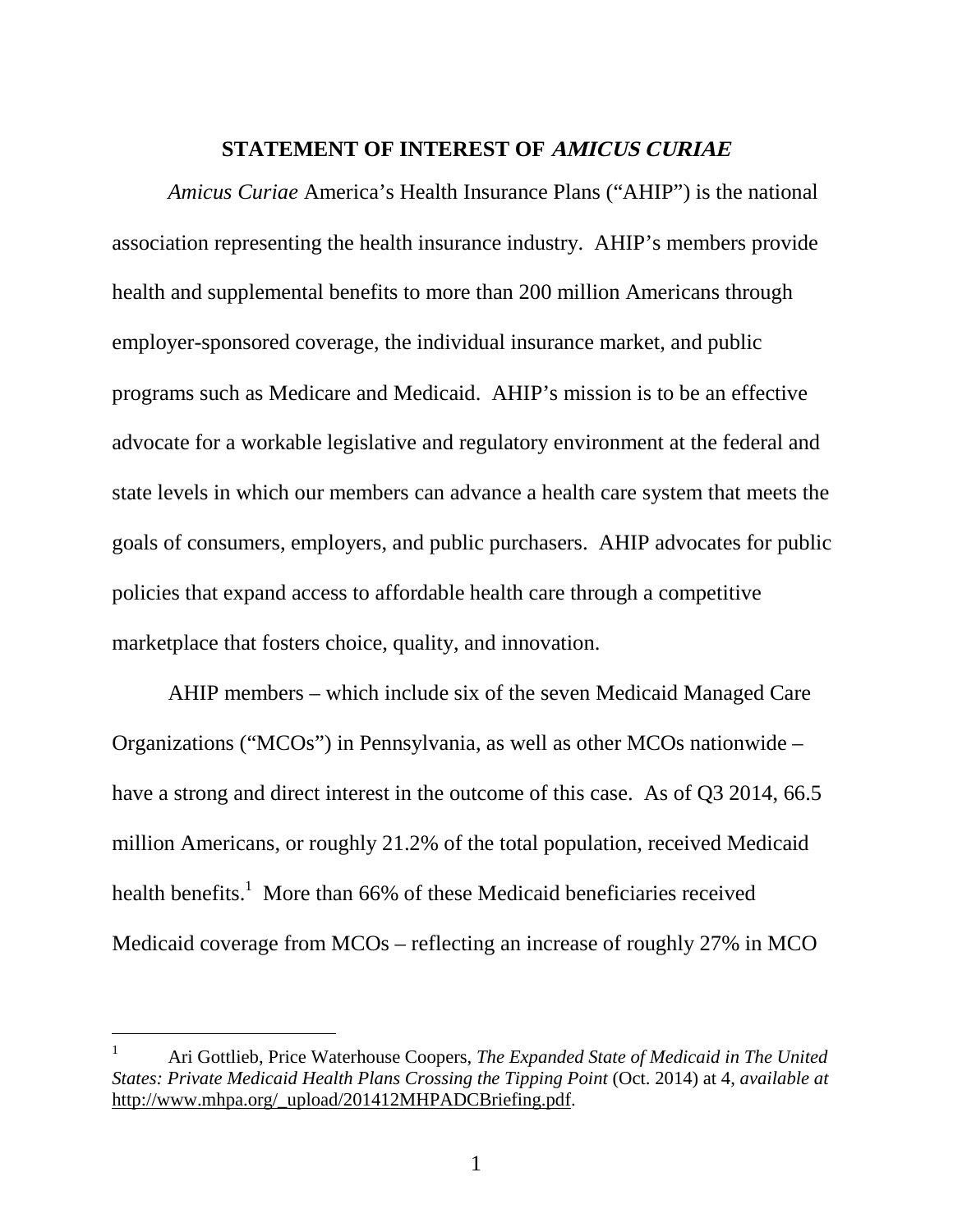enrollment from 2013.<sup>2</sup> In Pennsylvania, more than 80% of Medicaid beneficiaries are served by Medicaid MCOs.<sup>3</sup>

AHIP Medicaid health plan members participate in all 37 states plus the District of Columbia that have full-risk contracts with private health plans for comprehensive benefit coverage. As of 2012, AHIP members represented over 70% of the beneficiaries enrolled in Medicaid health plans. In short, Medicaid managed care accounts for a large and growing percentage of the business conducted by AHIP members, both in Pennsylvania and nationwide.

As discussed in detail below, the continued success of Medicaid managed care business in Pennsylvania and other states – and indeed, the public benefits that derive from an efficiently functioning Medicaid managed care market – depends in large part on the confidentiality of rates negotiated between MCOs and subcontractors ("MCO Rates"), or between subcontractors and providers ("Provider Rates").<sup>4</sup> AHIP therefore provides this *amicus* brief in support of

<sup>2</sup> *Id.* at 9; *see also Managed Care*, U.S. Centers for Medicare and Medicaid Studies ("CMS") ("Approximately 70% of Medicaid enrollees are served through managed care delivery systems."), *available at* http://www.medicaid.gov/medicaid-chip-program-information/bytopics/delivery-systems/managed-care/managed-care-site.html.

<sup>3</sup> *See Managed Care in Pennsylvania*, CMS, *available at* http://www.medicaid.gov/medicaid-chip-program-information/by-topics/deliverysystems/managed-care/downloads/pennsylvania-mcp.pdf.

<sup>4</sup> Sometimes, Medicaid MCOs contract directly with health care providers. Though that fact scenario is not present here, the same confidentiality considerations apply.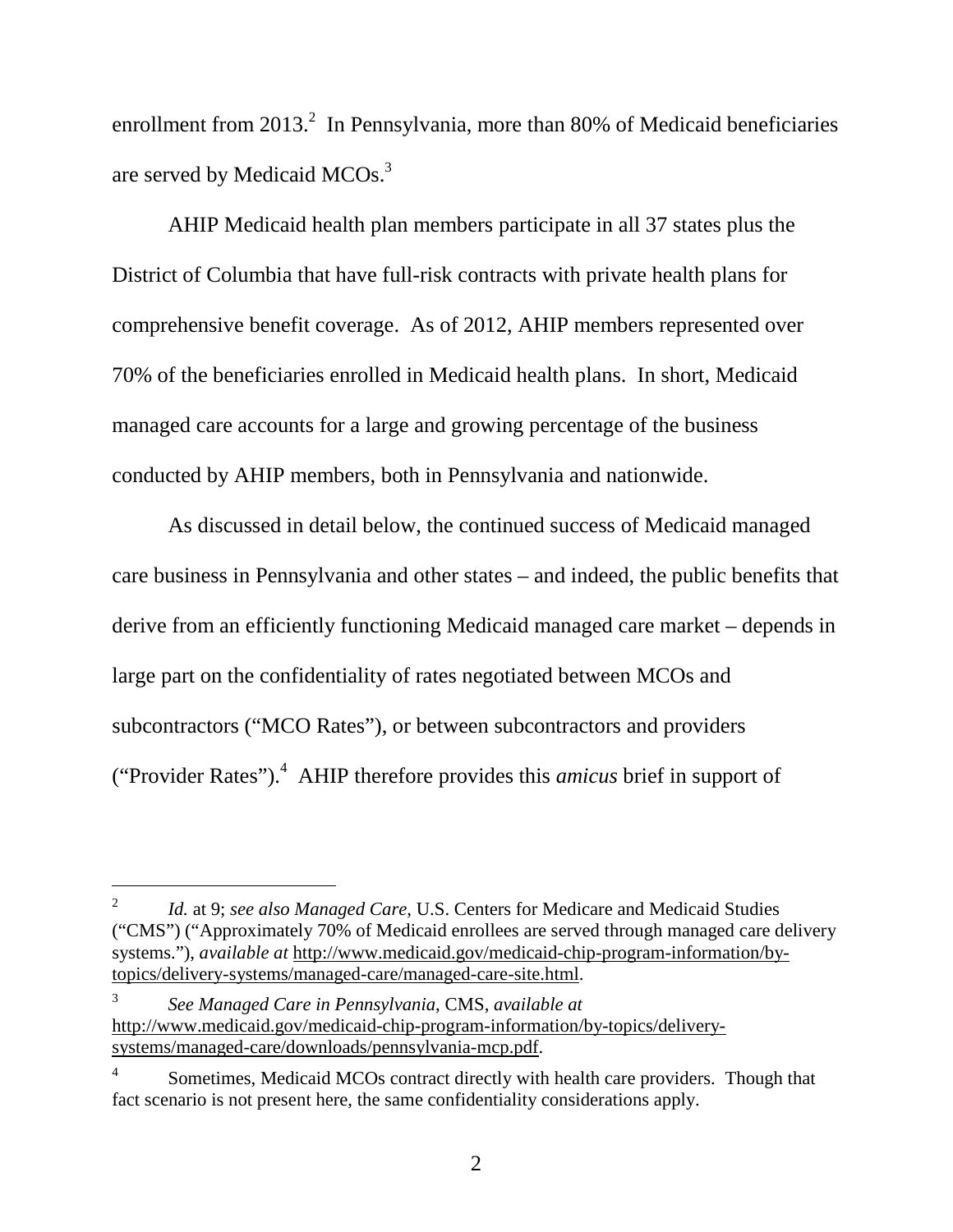Appellees, and urges this Court to affirm that records containing MCO Rates and Provider Rates should not be disclosed under the RTKL.<sup>5</sup>

### **SUMMARY OF ARGUMENT**

Pennsylvania's Right-to-Know Law ("RTKL", 65 P.S. § 67.101 *et. seq.*) does not make publicly accessible highly sensitive, confidential rate information negotiated between two private companies. That is what the Commonwealth Court decided in its well-reasoned opinions in *Eiseman I* and *Eiseman II*, and this Court should affirm these decisions on appeal.

The RTKL, like its federal analog, the Freedom of Information Act ("FOIA," 5 U.S.C. § 552), recognizes that there are limits to what the public can access through governmental records requests. Chief among these limits are (1) a record must be in the government's possession (65 P.S. § 67.305) or in the hands of a government contractor and "directly relate[d] to the government function" that contractor is performing  $(65 \text{ P.S.} \text{ } \text{\$ } 67.506(d))$  – which was the dispositive issue in *Eiseman II*; and (2) the records must not "constitute[] or reveal[] a trade secret or confidential proprietary information" (65 P.S. § 67.708(b)(11)) – which was the dispositive issue in *Eiseman I*.

<sup>5</sup> Given the interrelated issues in the appeals of *Department of Public Welfare v. Eiseman*, 85 A.3d 1117 (Pa. Commw. Ct. 2014) ("*Eiseman I"*) and *Dental Benefit Providers, Inc. v. Eiseman*, 86 A.3d 932 (Pa. Commw. Ct. 2014) ("*Eiseman II*"), AHIP is filing identical copies of this *amicus* brief in both dockets before this Court.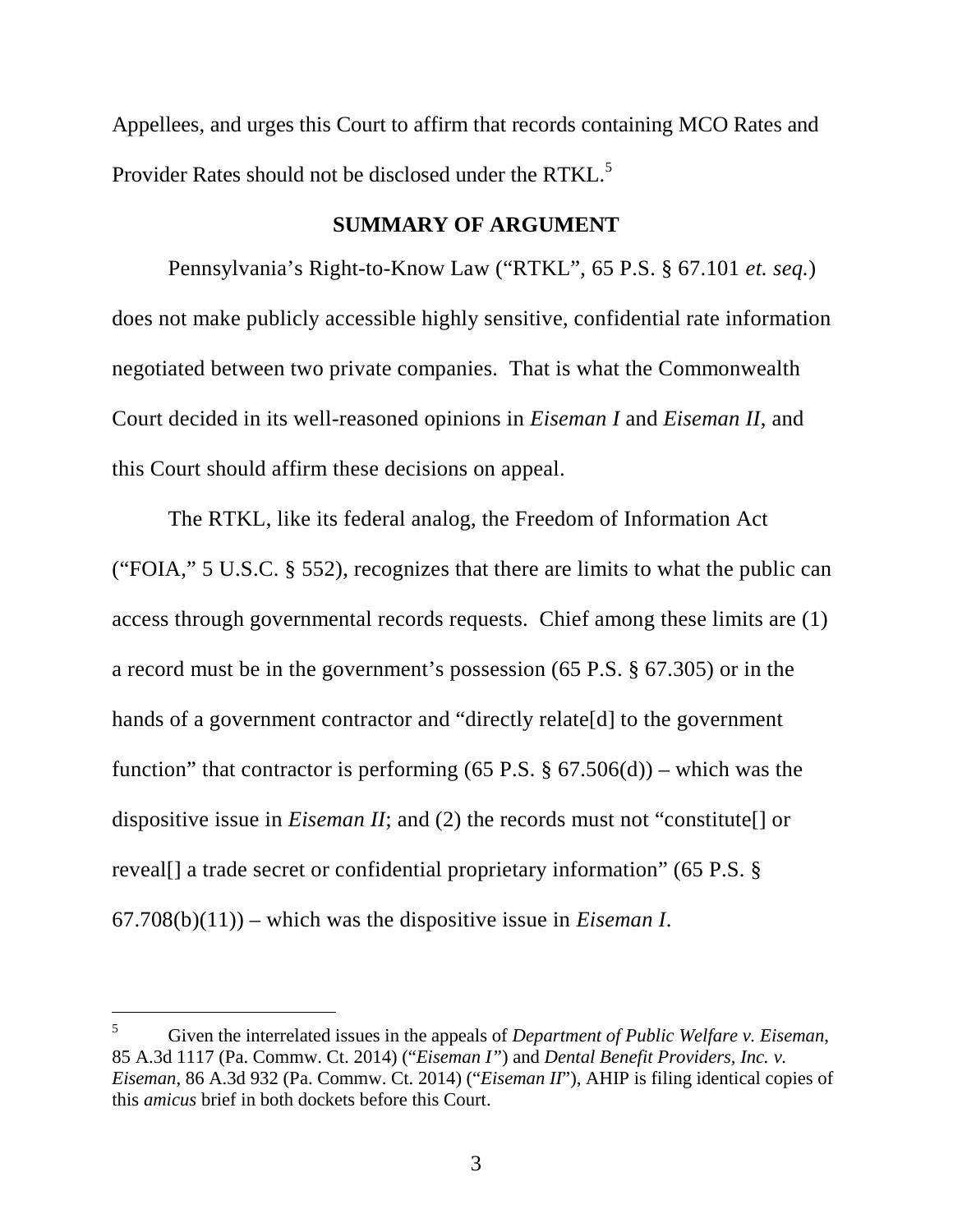These limits are particularly important in the Medicaid managed care context. Medicaid managed care is designed to provide for the Medicaid program the savings and efficiencies of a competitive private health insurance market. Unlike in traditional fee-for-service Medicaid where payments to providers are fixed by regulation, rates paid to providers under Medicaid managed care are negotiated, in the case at bar, between private MCOs and private subcontractors ("MCO Rates") and between private subcontractors and private providers ("Provider Rates").<sup>6</sup> In other words, the rates that are the subject of the instant appeals are negotiated entirely between private actors. Thus, as a threshold matter, their disclosure would not serve the stated purpose of government transparency laws to "shed . . . light on the conduct of any Government agency or official." *U.S. Dep't of Justice v. Reporters Comm. for Freedom*, 489 U.S. 749, 773 (1989) (applying FOIA).

As in the private health insurance marketplace, maintaining the confidentiality of negotiated price terms is critical to realizing the benefits of a competitive Medicaid managed care market. Such price terms are the epitome of confidential terms of dealing in privately negotiated transactions. First, as the Court highlighted in *Eiseman I*, negotiated "rates represent significant investments by each MCO, based on efficiencies, provider specialties and

<sup>6</sup> In some other instances not present here, rates are directly negotiated between MCOs and health care providers.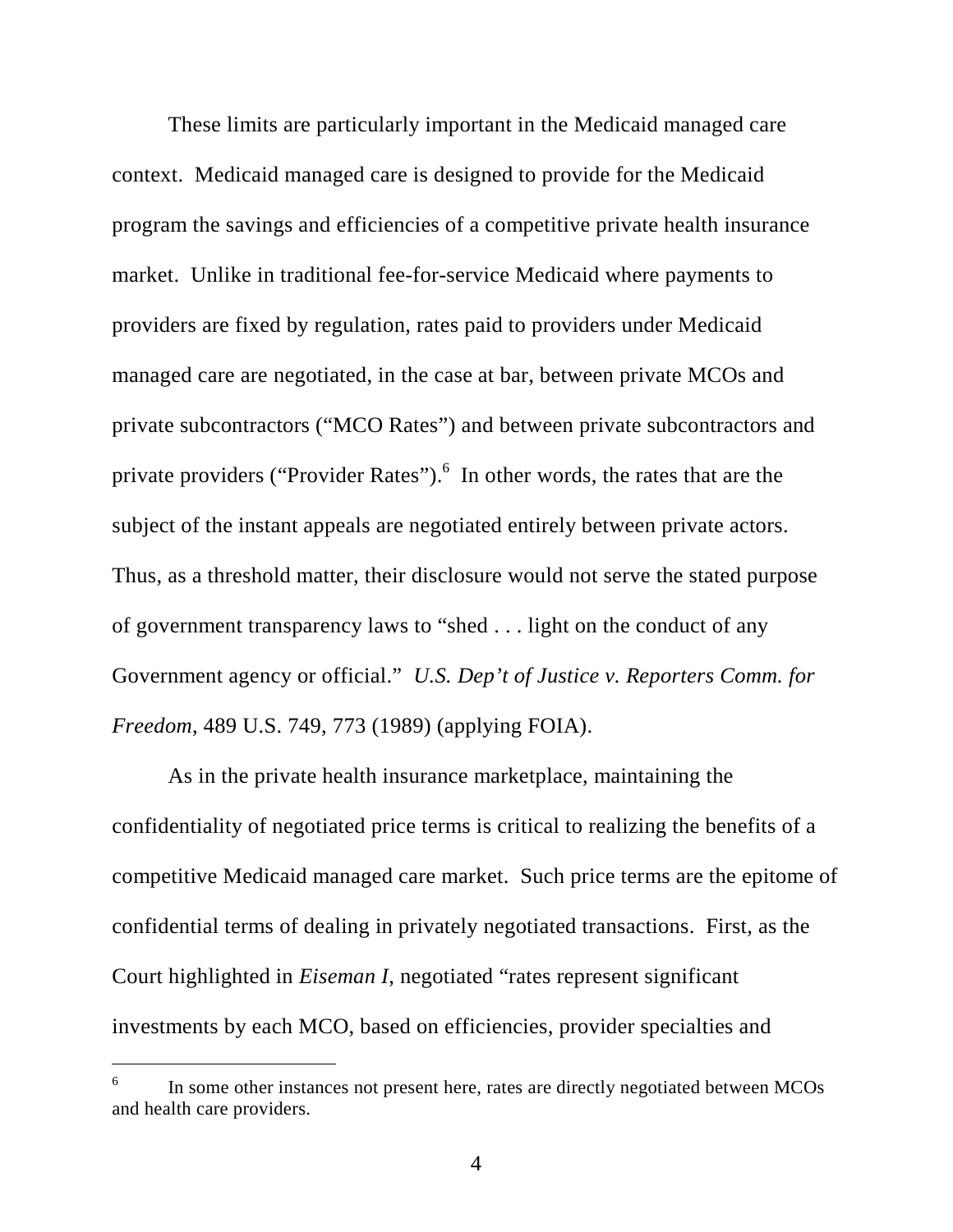breadth of provider network, [and] quality of care." 85 A.3d at 1130. Indeed, the payment terms themselves often reflect not just numbers, but incentive provisions intended to promote quality improvement and cost containment. If these rate structures were disclosed to competitors, this would diminish the value of the MCO's investment, and risk the very sort of "substantial harm to the competitive position" of MCOs the RTKL was expressly written to prevent. 65 P.S. § 67.102.

Second, confidential rate terms keep Medicaid costs down. With confidential rates, MCOs and their subcontractors are able to negotiate favorable payment arrangements with providers, which, in turn, they are able to bring to bear in their own contracts with the Commonwealth. If providers knew each other's negotiated rates, the MCOs and their subcontractors could lose their negotiating leverage, and the higher provider costs that would result could ultimately be passed on to the Medicaid program in the form of higher bids for contracts with the Commonwealth. In effect, this disclosure would, in the name of transparency, facilitate the very anticompetitive effects that the antitrust laws are designed to prevent.

Third, confidential rates promote choice for Medicaid beneficiaries. As the Commonwealth Court recognized in *Eiseman I*, MCOs generally have "small margins of profitability" in Medicaid managed care business. 85 A.3d at 1130.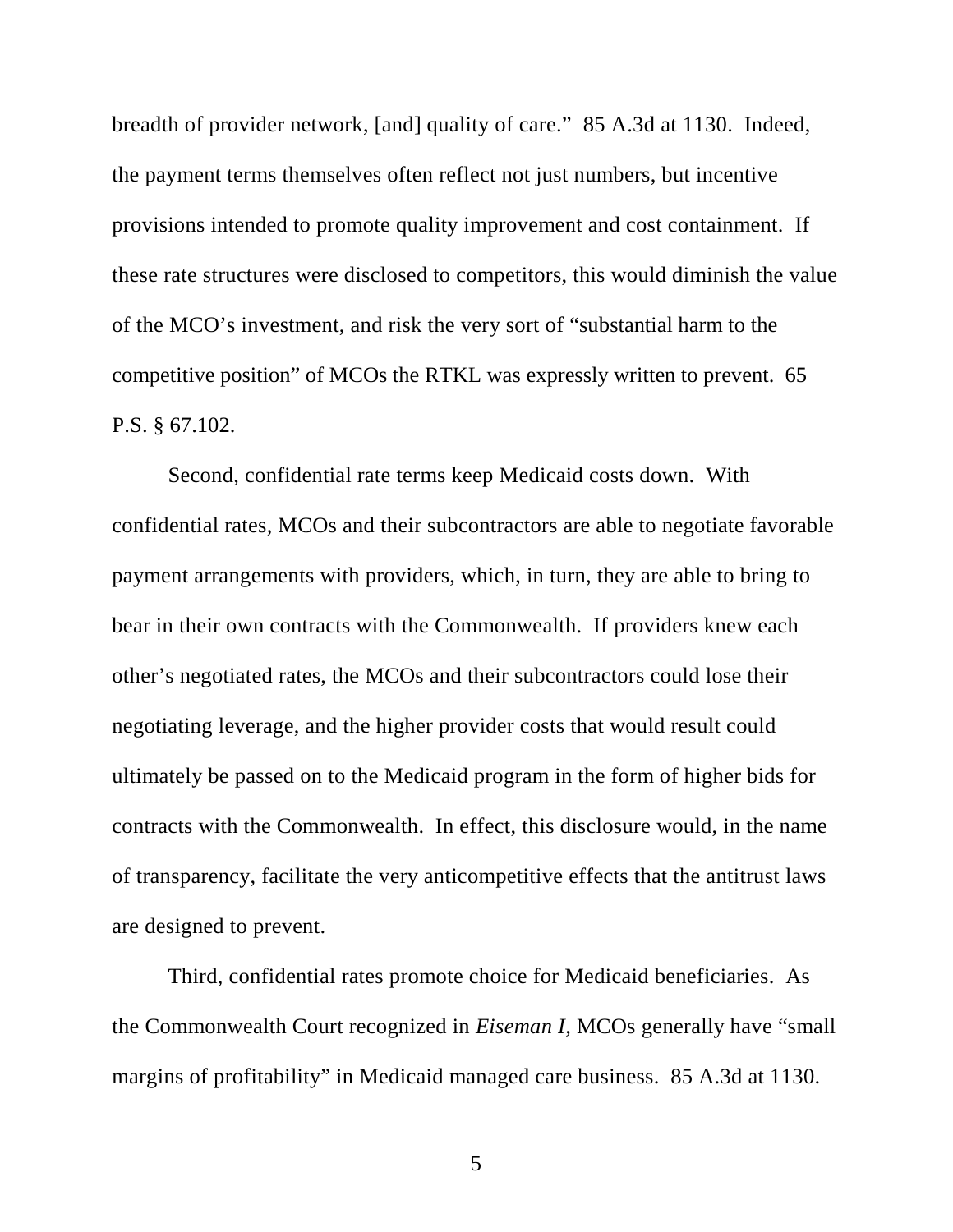If providers knew each other's rates, and an MCO's costs to provide Medicaid managed care rose, this could prompt an MCO to simply discontinue its participation in the Medicaid managed care program. In Pennsylvania, the result could be a reduction in the number of MCOs available in each region of Pennsylvania from which Medicaid beneficiaries choose (which currently range from three to five, depending on the region). The result would be more limited options for Medicaid enrollees.

Sharing provider rates with the general public is not the norm in marketbased health care programs. For example, in both the Medicare Advantage program (Medicare Part C) and the Medicare prescription drug program (Medicare Part D) – which involve private contractors negotiating contractual rates with providers and, with regard to Medicare Part D, with drug manufacturers as well – negotiated rates are *not* a matter of public record and are *not* made available by CMS, notwithstanding that the health plans are paid with public funds. *Eiseman I* and *Eiseman II* followed this well-established pattern.

To be sure, were MCO Rates and Provider Rates disclosed, they could be the subject of scholarly study, as *amicus* Dr. Daniel Polsky suggests. But the legislature in the RTKL recognized that the value of transparency must yield to the interests of private actors and of the public at large in protecting confidential proprietary information and trade secrets. Indeed, that is particularly important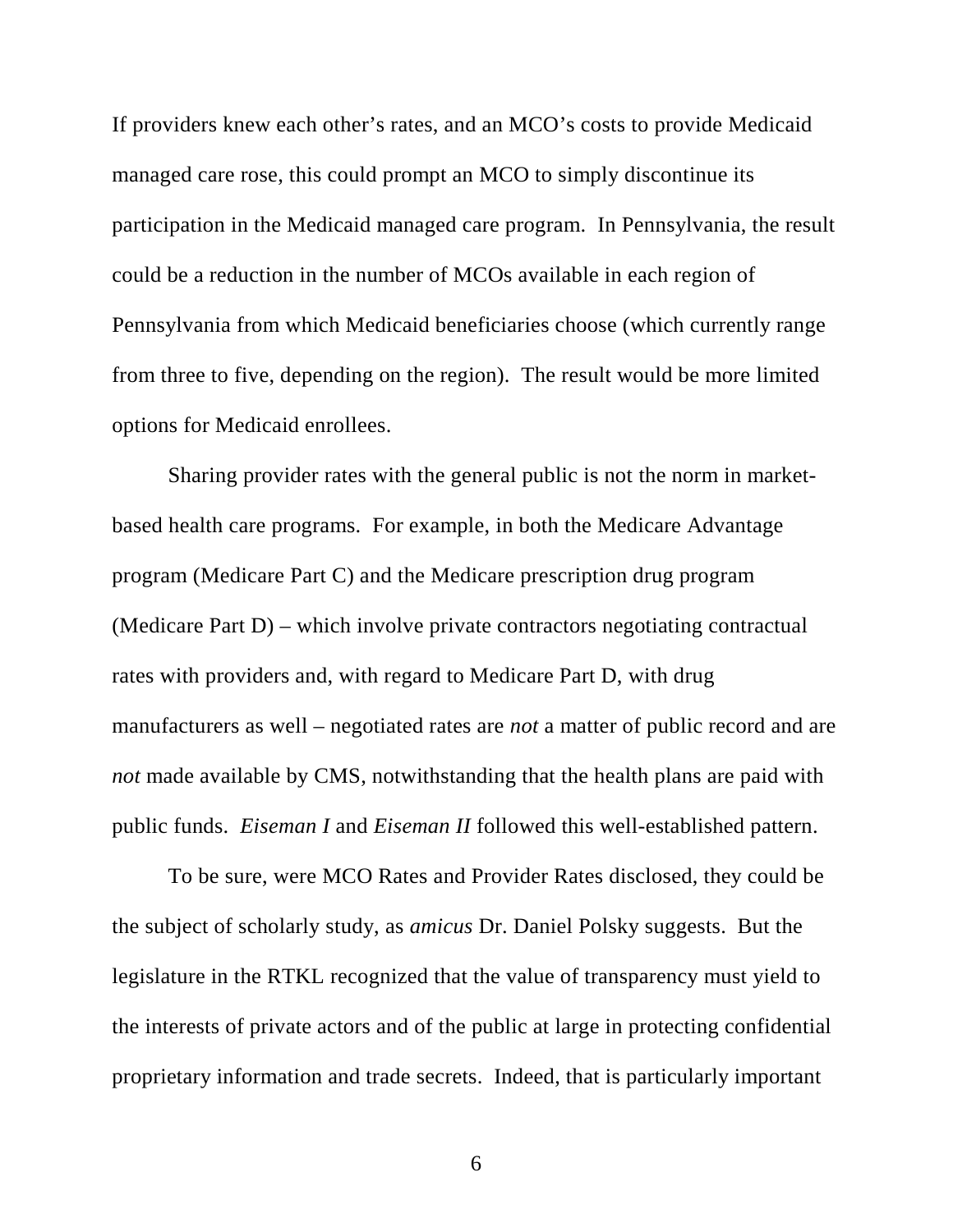here, where Dr. Polsky offers only notional ideas of what he would do with confidential rate information were it disclosed, and no explanation of why disclosure to the public at large through the RTKL is needed to meet those goals.

For the reasons discussed by the Commonwealth Court, and amplified by Appellees' brief and the arguments below, this Court should affirm the Commonwealth Court's decision to deny Appellants' request to access private, confidential records containing MCO Rates and Provider Rates on the grounds identified by the Commonwealth Court in *Eiseman I* and *Eiseman II*, or because Provider Rates, like MCO Rates, constitute "confidential proprietary information" and "trade secrets" exempted from disclosure under the RTKL.<sup>7</sup>

#### **ARGUMENT**

## **I. The RTKL Limits Access to Confidential Proprietary Information and Trade Secrets of Private Actors.**

As the Commonwealth Court in *Eiseman I* recognized, "the current RTKL contains a presumption of openness as to any records in an agency's possession." 85 A.3d at 1123. But contrary to the "maximum access" the Pennsylvania NewsMedia Association ("NewsMedia") argues the RTKL provides, this presumption can be overcome by important competing considerations. *See*

<sup>7</sup> The Court in *Eiseman II* did not reach the question of whether Provider Rates constitute "confidential proprietary information" or "trade secrets" under the RTKL because it already rejected Appellants request for access on other grounds. 86 A.3d at 942.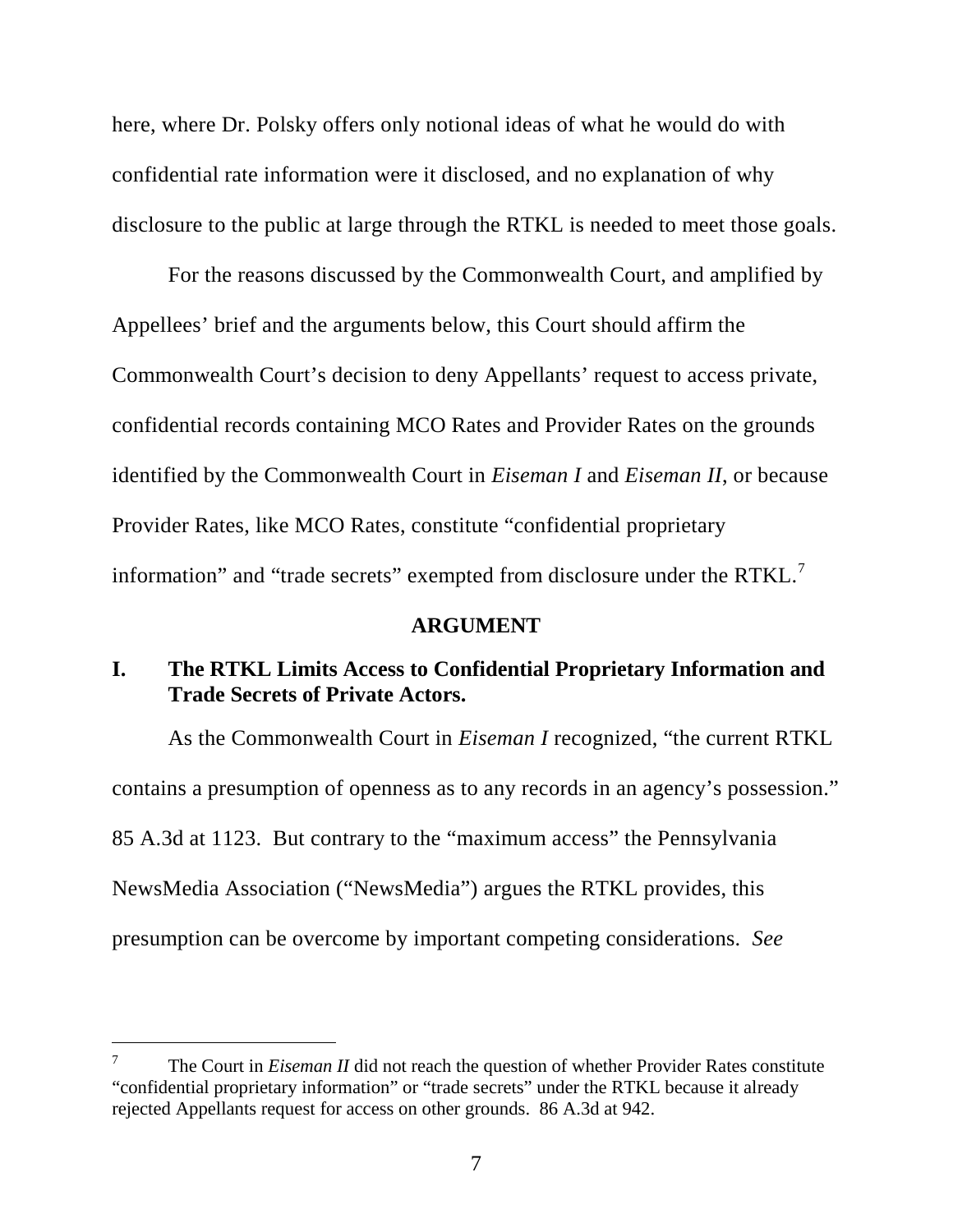NewsMedia *Amicus* Br. at 6. Indeed, two such considerations are particularly relevant here.

First, to warrant disclosure under the RTKL, a record must be in the actual or constructive possession of a governmental agency, or be "in the possession of a party with whom the agency has contracted to perform a governmental function on behalf of the agency, and which directly relates to the governmental function." 65 P.S. §§ 67.305, 67.506(d), 67.901. This requirement – which the Commonwealth Court applied in *Eiseman II* – exists because the RTKL is "designed to promote access to *official government information*." *Office of the Governor v. Bari*, 20 A.3d 634, 645 (Pa. Commw. Ct. 2011) (emphasis in original, internal citations omitted). In other words, like its federal analog, the FOIA, the purpose of the RTKL is to inform citizens about the operations or activities of the government – a purpose that is "not fostered by disclosure of information about private [entities] . . . that reveals little or nothing about an agency's own conduct." *McDonnell Douglas Corp. v. U.S. Dep't of the Air Force*, 375 F.3d 1182, 1193 (D.C. Cir. 2004) (quoting *Reporters Comm.*, 489 U.S. at 773).

Second, the RTKL exempts from disclosure records that "constitute[] or reveal[] a trade secret or confidential proprietary information." 65 P.S. § 67.708(b)(11). "Confidential proprietary information" is defined in the RTKL as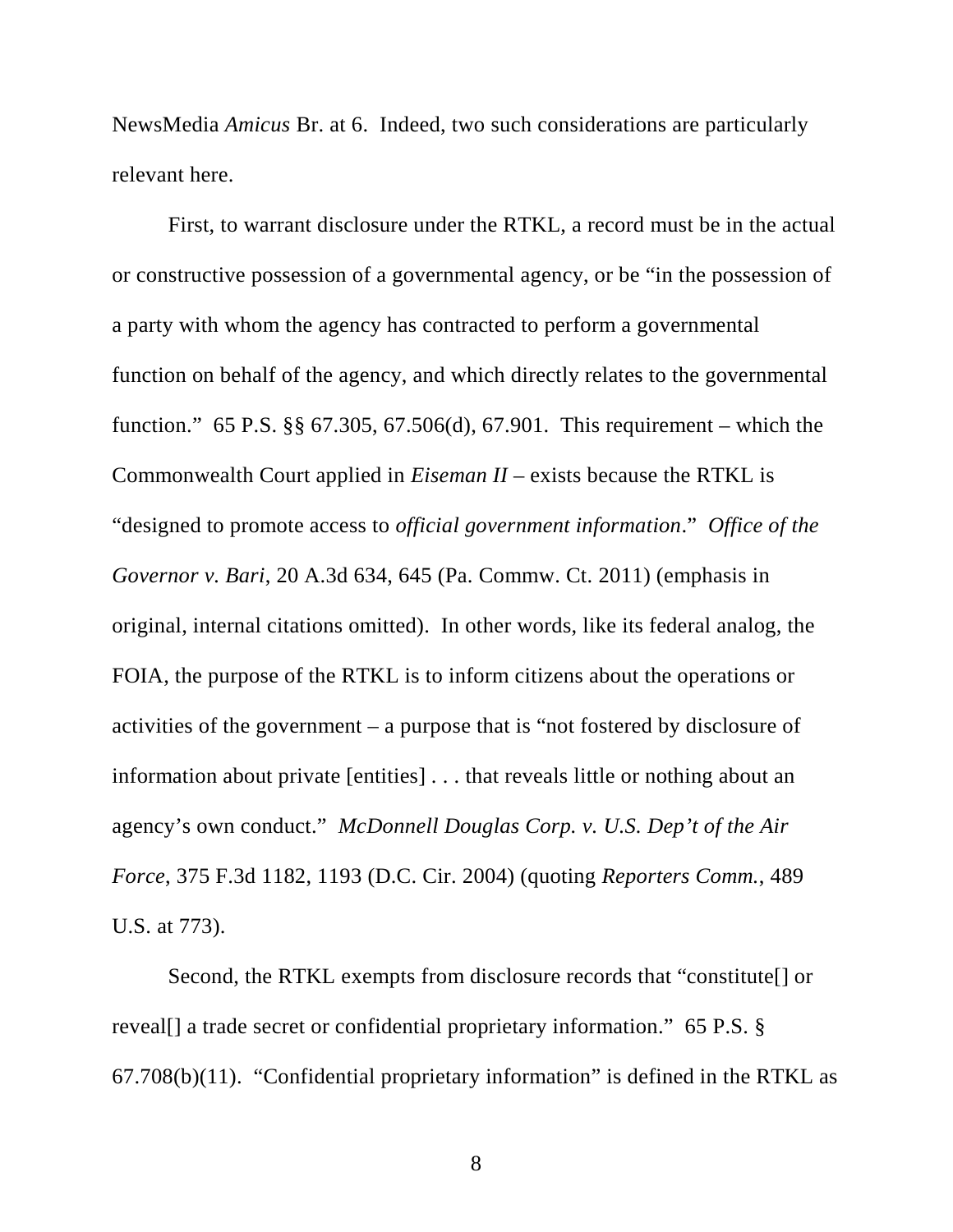"[c]ommercial or financial information received by an agency: (1) which is privileged or confidential; and (2) the disclosure of which would cause substantial harm to the competitive position of the person that submitted the information." 65 P.S. § 67.102. This requirement – which the Court relied on in *Eiseman I* – also echoes the FOIA, which similarly exempts from disclosure "trade secrets and commercial or financial information obtained from a person [that is] privileged or confidential."  $5 \text{ U.S.C.}$   $\S 552(b)(4)$ .<sup>8</sup>

In their primary briefs, Appellees have ably argued why the Commonwealth Court was correct in ruling that Provider Rates fail to meet the RTKL's requirements for government possession or access to third party records, and why MCO Rates are exempt from disclosure as "confidential proprietary information" and "trade secrets" under the RTKL (though not addressed by the Court in *Eiseman II*, this exemption would also apply to Provider Rates). AHIP does not rehash these arguments here. Rather, AHIP offers this *amicus* brief to provide additional context for why the purposes of the RTKL and the interests of the public are best served by continued confidentiality of records containing MCO Rates and Provider Rates, which it respectfully submits further support the conclusion that access to such records under the RTKL should be denied.

<sup>8</sup> *See also* Department of Justice Guide to the Freedom of Information Act (2009), at 263 (the intent behind this exemption is to safeguard companies' government submissions from the "competitive disadvantage that could result from disclosure"), *available at* http://www.justice.gov/oip/doj-guide-freedom-information-act.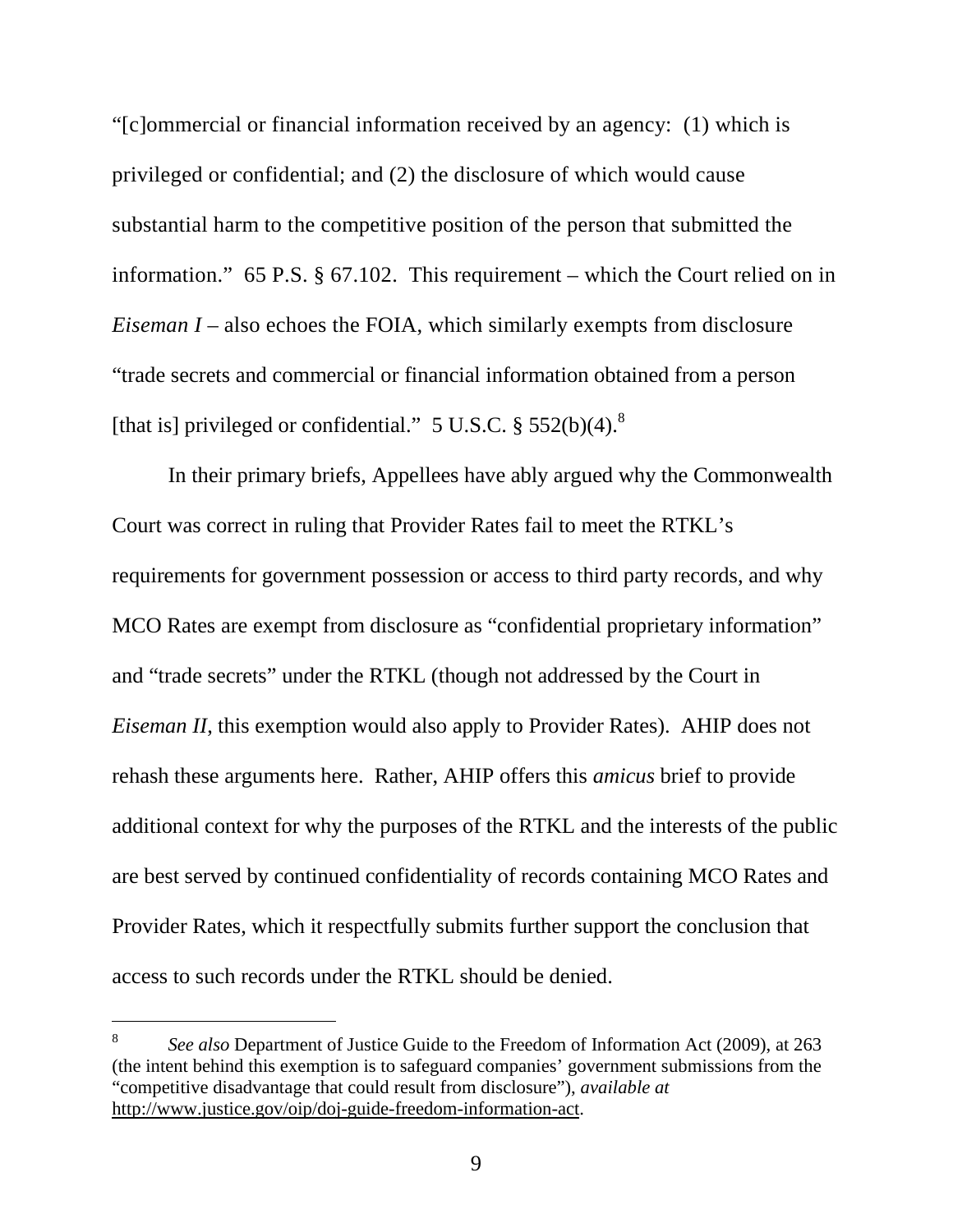**II. Disclosure of MCO Rates and Provider Rates Would Not Serve the Core Purpose of Governmental Transparency Laws.**

The fundamental purpose of governmental transparency laws like the RTKL and FOIA is to "inform citizens about 'what their government is up to." *McDonnell Douglas*, 375 F.3d at 1193 (quoting *Reporters Comm.*, 489 U.S. at 773). The MCO Rates and Provider Rates at issue here, though, are negotiated between *private* entities. The government is not involved in the negotiations, and thus there is little insight to be gained about the activities *of government* from disclosure of these rates.

To understand why this is so, one must first understand how Medicaid managed care differs from traditional fee-for-service Medicaid. Under traditional fee-for-service Medicaid, providers provide health care services to Medicaid enrollees, and are paid by the state on a fee-for-service basis.<sup>9</sup> The rates for each service are set by the government, and payments are made based on these rates directly from the government, or a fiscal intermediary administrative contractor acting on the government's behalf, to each provider.<sup>10</sup>

<sup>9</sup> *See Fee-for-Service*, CMS, *available at* http://www.medicaid.gov/Medicaid-CHIP-Program-Information/By-Topics/Delivery-Systems/Fee-for-Service.html (describing fee-forservice Medicaid).

<sup>10</sup> *See id.*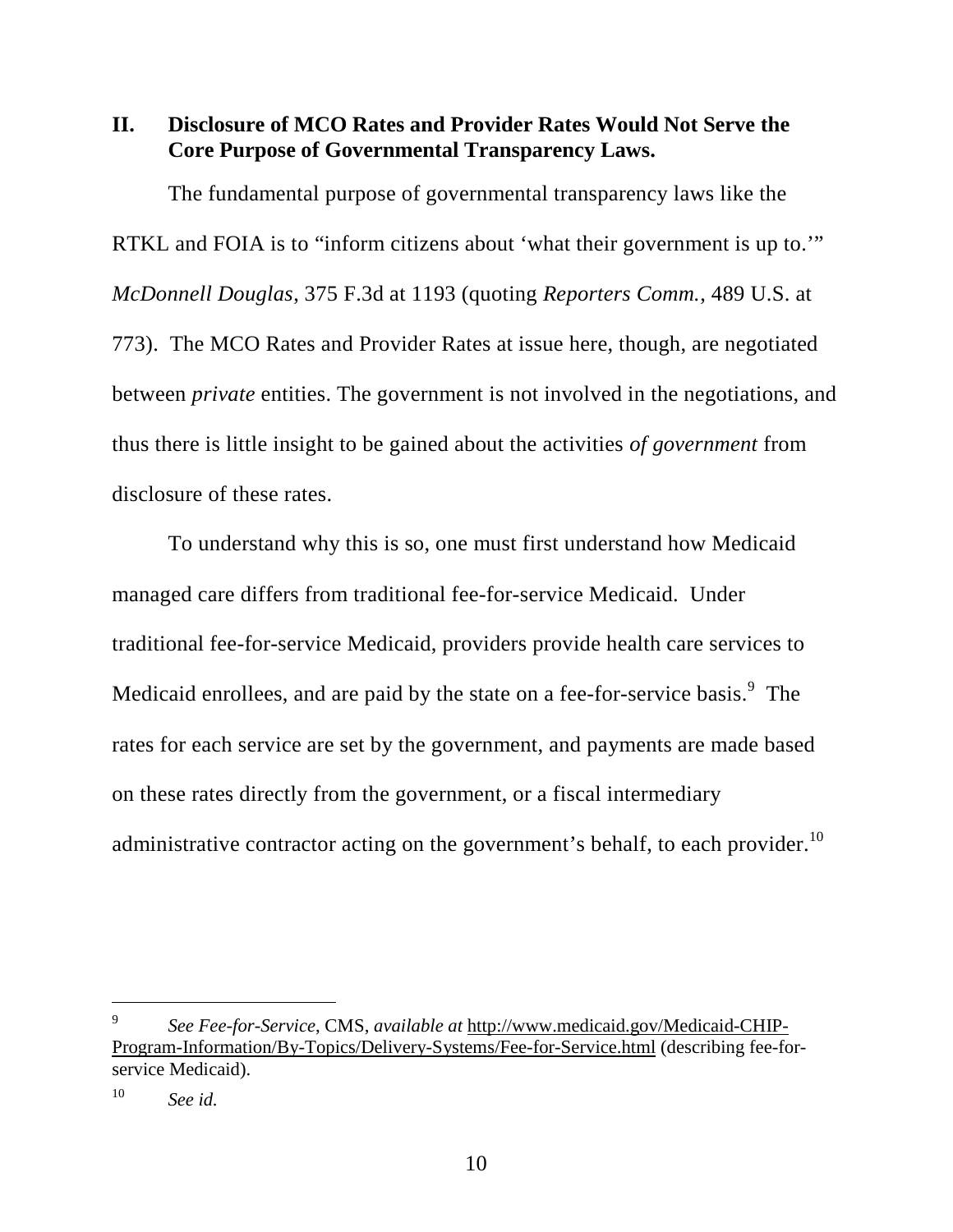Beginning in 1996, Pennsylvania became one of the first states to adopt Medicaid managed care.<sup>11</sup> Unlike fee-for-service Medicaid, under a Medicaid managed care system, the state does not establish provider reimbursement rates and does not contract with providers. Rather, the Commonwealth, through the Department of Human Services ("DHS," which was formerly the Department of Public Welfare ("DPW")), contracts with private MCOs to provide health benefits to the state's Medicaid population.<sup>12</sup> MCOs are paid under these contracts through competitively bid "Capitation Rates" – fixed fees paid to the MCO by the state on a per member, per month basis. 85 A.3d at 1121. The MCOs – or in this case, subcontractors contracted with the MCO – then negotiate payment terms directly with providers to establish a provider network. These MCOs then compete with one another for Medicaid enrollees – in part based on the composition of the network they can establish<sup>13</sup> – just like they would in the private health insurance market. *See id.* at 1129 ("[T]he actual competition in the relevant market among the five MCOs is apparent. . . . As the

<sup>11</sup> *Managed Care in Pennsylvania*, CMS, *available at* http://www.medicaid.gov/medicaidchip-program-information/by-topics/delivery-systems/managed-care/downloads/pennsylvaniamcp.pdf. Pennsylvania calls its Medicaid managed care program "HealthChoices."

Pennsylvania is currently divided into five HealthChoices Zones, one of which is serviced by five MCOs, three of which are serviced by four MCOs, and one of which is serviced by three MCOs. *See* http://www.enrollnow.net/PASelfService/en\_US/bycounty.html.

<sup>&</sup>lt;sup>13</sup> MCOs also often distinguish themselves through additional programs such as vision care or nutritional counseling that are not part of the standard Medicaid covered services. *See, e.g.*, http://www.enrollnow.net/PASelfService/pdfs/English/SE%20English\_1page.pdf.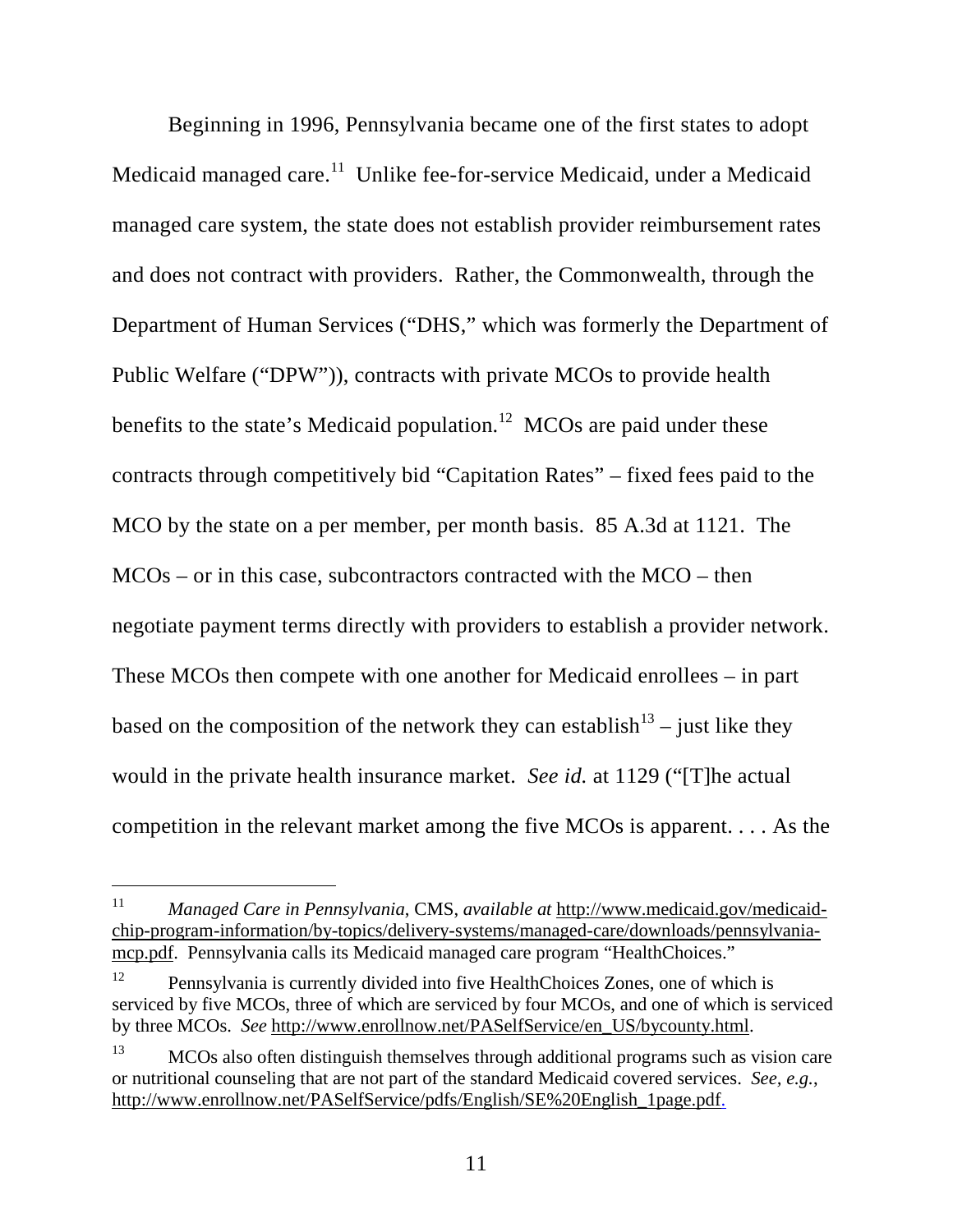MCOs compete for market share, gain for one means loss for another." (citing R. 413a, 499a, 509a)).

The negotiations between an MCO and a provider – or in the instant case, between MCOs and subcontractors, who in turn contract with providers – are private negotiations between private parties. *See Eiseman I*, 85 A.3d at 1121 (describing MCO Rates); *Eiseman II*, 86 A.3d at 935 (describing Provider Rates). The government is not involved in the negotiations, and the MCO bears all of the risk if the payments it negotiates from subcontractors and/or providers exceed the Capitation Rates it is paid by the state.

For purposes of the instant appeals, this fact is significant because it means that disclosure of MCO Rates and Provider Rates would not "contribute significantly to public understanding of the operations or activities of the government" – the "core purpose" of government transparency laws. *McDonnell Douglas*, 375 F.3d at 1193 (quoting *Dep't of Defense v. FLRA*, 510 U.S. 487, 495 (1994)). The MCO is the only party in the chain of contracts that is in direct privity with the government. Thus, it is the Capitation Rates negotiated between the MCO and the government that provide the window into how the government is spending taxpayer money. MCO Rates and Provider Rates, by contrast, disclose instead the "internal workings of [a] contractor," which, as the D.C. Circuit held in *McDonnell Douglas*, "shed little if any light upon the 'agency's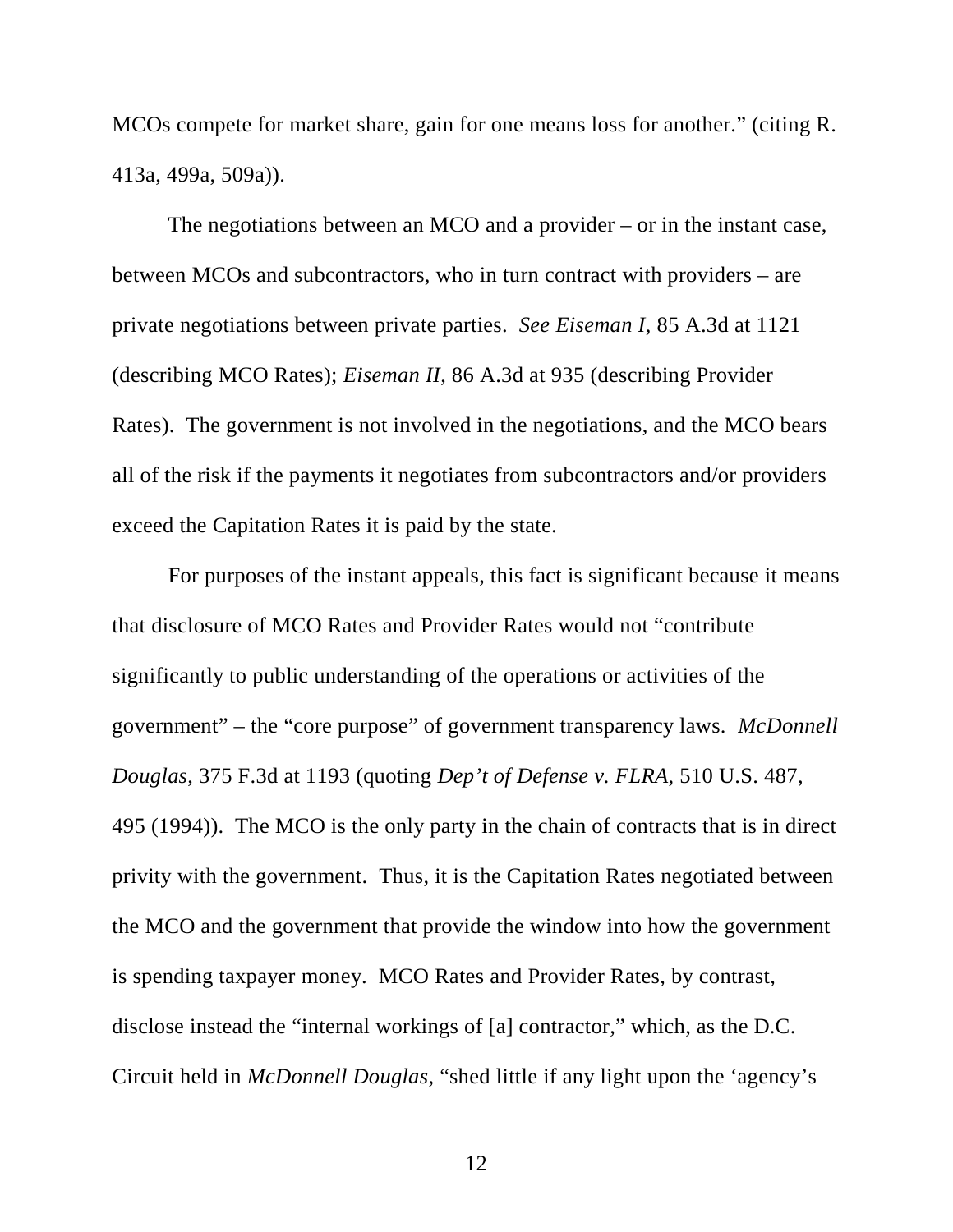performance of its statutory duties.'" 375 F.3d at 1193 (rejecting FOIA request for downstream cost information of a contractor selling airplane maintenance and repair services to the Air Force) (quoting *Bibles v. Or. Natural Desert Ass'n*, 519 U.S. 355, 356 (1997) (per curiam)); *see also Munger, Tolles & Olson LLP v. U.S. Dep't of the Army*, Case No. CV 13-06890, 2014 U.S. Dist. LEXIS 158097, at \*20 (C.D. Cal. Nov. 6, 2014) ("[C]ases confirm that large-scale financial information, such as overall contract pricing, is usually available for disclosure because it lets the public know how agencies are spending taxpayer money. But more specific financial information is often protected from disclosure, because revealing it would give competitors an unfair peak into the company's operations."). This Court should follow this *McDonnell Douglas* precedent and deny use of the RTKL to access rate negotiations that do not involve the government. $^{14}$ 

<sup>14</sup> For this same reason, the NewsMedia's argument that affirming *Eiseman I* and *Eiseman II* would allow government agencies and contractors to "thwart public access [to rate information] by contract or subcontract" rings hollow. NewsMedia *Amicus* Br. at 5. It is the Capitation Rates between the government and MCO – which are not at issue in the instant appeal – that provide insight into how the government is spending taxpayer money. Nothing about keeping MCO Rates or Provider Rates confidential "thwarts" this transparency. Moreover, as the Commonwealth Court found in *Eiseman II*, "[t]here is no evidence [here that] DPW sought to circumvent the RTKL by placing records of its activities into the hands of a third party." 86 A.3d at 939; *see also Office of Budget v. Office of Open Records*, 11 A.3d 618, 623 (Pa. Commw. Ct. 2011) (rejecting request for records where there was no evidence of an "attempt[] to play some sort of shell game by shifting these records to a non-governmental body"). Thus, the NewsMedia's argument is moot in the instant case in any event.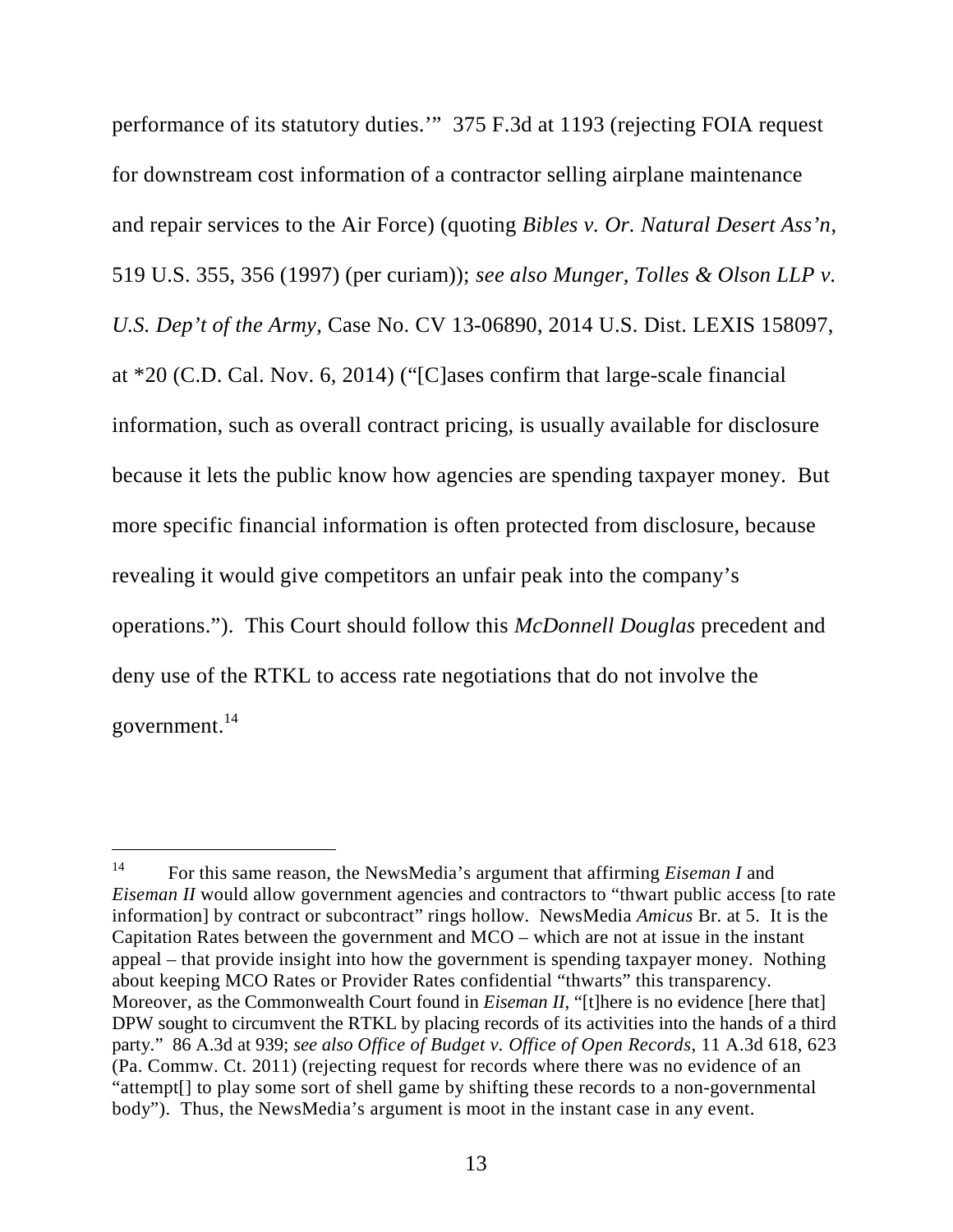**III. Keeping MCO Rates and Provider Rates Confidential Benefits the Public and Private Business.**

MCO Rates and Provider Rates should also be kept confidential because confidentiality is critical to an efficiently functioning Medicaid managed care market. In the Medicaid managed care context, both the public and private business benefit from this confidentiality.

### **A. Confidential Rates Promote Investment, Innovation, and Competition.**

First, confidentiality of rates is important because it promotes investment, innovation, and competition in the Medicaid managed care market. As Appellees' expert, Dr. Miller, testified, information on rates is "valuable in the industry because of the investment required to maintain a competitive edge in gaining enrollees. The rates represent significant investments by each MCO, based on efficiencies, provider specialties and breadth of provider networks, quality of care, and, presumably small margins of profitability." 85 A.3d at 1130. The Commonwealth Court described this testimony as "most persuasive," before reaching its conclusion in *Eiseman I* that MCO Rates constitute confidential proprietary information and trade secrets that should be held confidential. *Id.* at 1131.

In this respect, both Dr. Miller and the Commonwealth Court have it right. An MCO depends on setting rates to the Commonwealth such that enough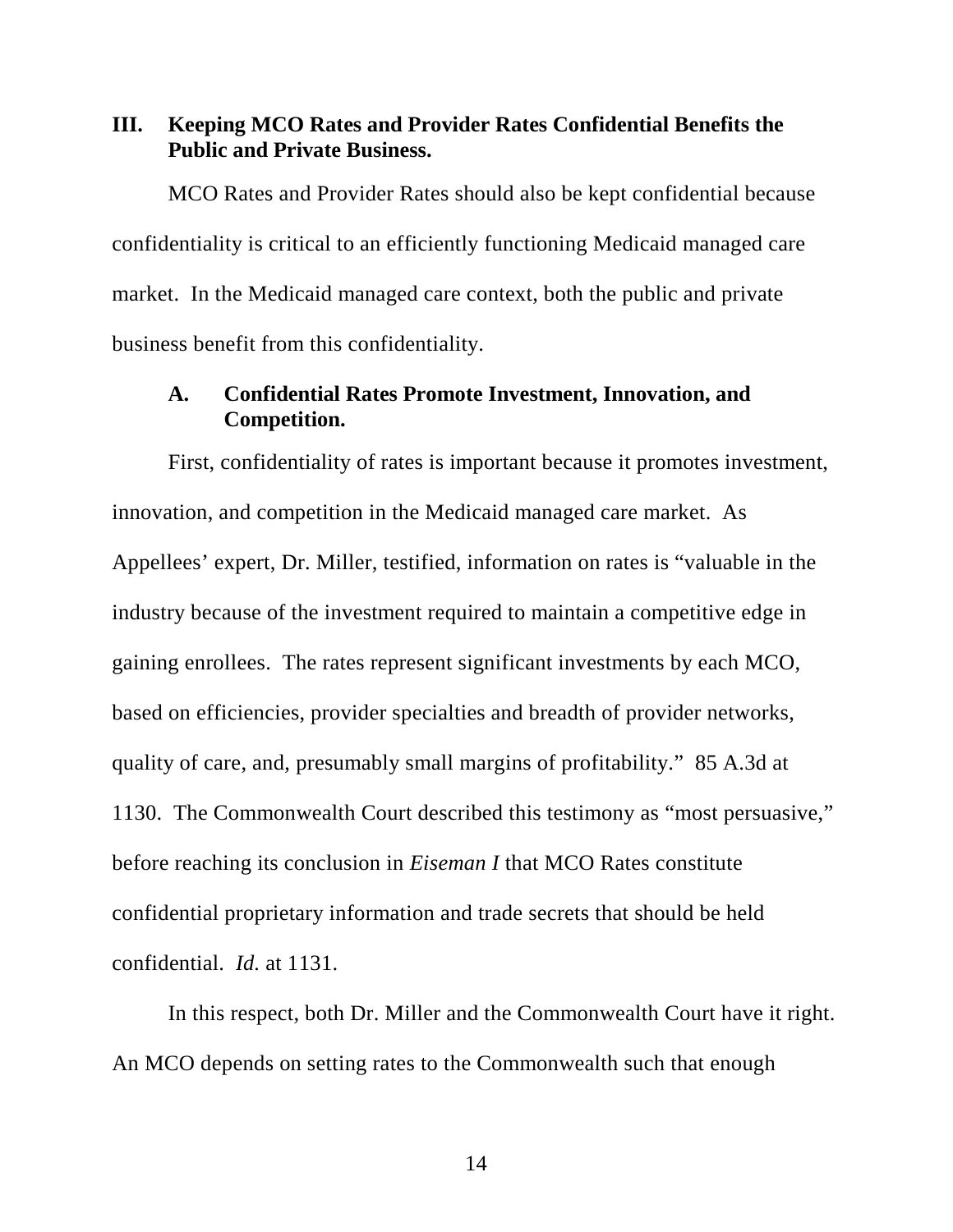money is collected in capitation payments to cover the costs of payments to subcontractors and providers as well as administrative costs and overhead. In today's complex health care marketplace, the calculations underlying the provider and subcontractor payment are often performed by MCOs using proprietary tools and programs that they have developed over a number of years and at great expense. The contracts ultimately entered with subcontractors and providers also reflect significant time and energy dedicated to provider negotiations, and confidential business judgments of the MCOs based on, among other things, provider availability, network requirements, and MCO costs.<sup>15</sup> The bottom line is that negotiated rates do require "substantial investment" by the MCOs, and the tools MCOs use to generate them are highly sensitive and critical to their business model.

Moreover, the pricing terms that result from these proprietary formulas and negotiations are not just numbers. Rather, contracted rate terms today often involve incentive and "pay for performance" provisions intended to promote quality improvement while also containing costs. This is a critical aspect of

<sup>&</sup>lt;sup>15</sup> Any argument that the records sought by Appellants are stale rings hollow, since the models used to generate rates from 2008 to 2012 may very well be the same or similar to those in contracts still in effect today. These models, if disclosed, would give an unfair window into business judgments and competitive factors that have relevance and value in current negotiations.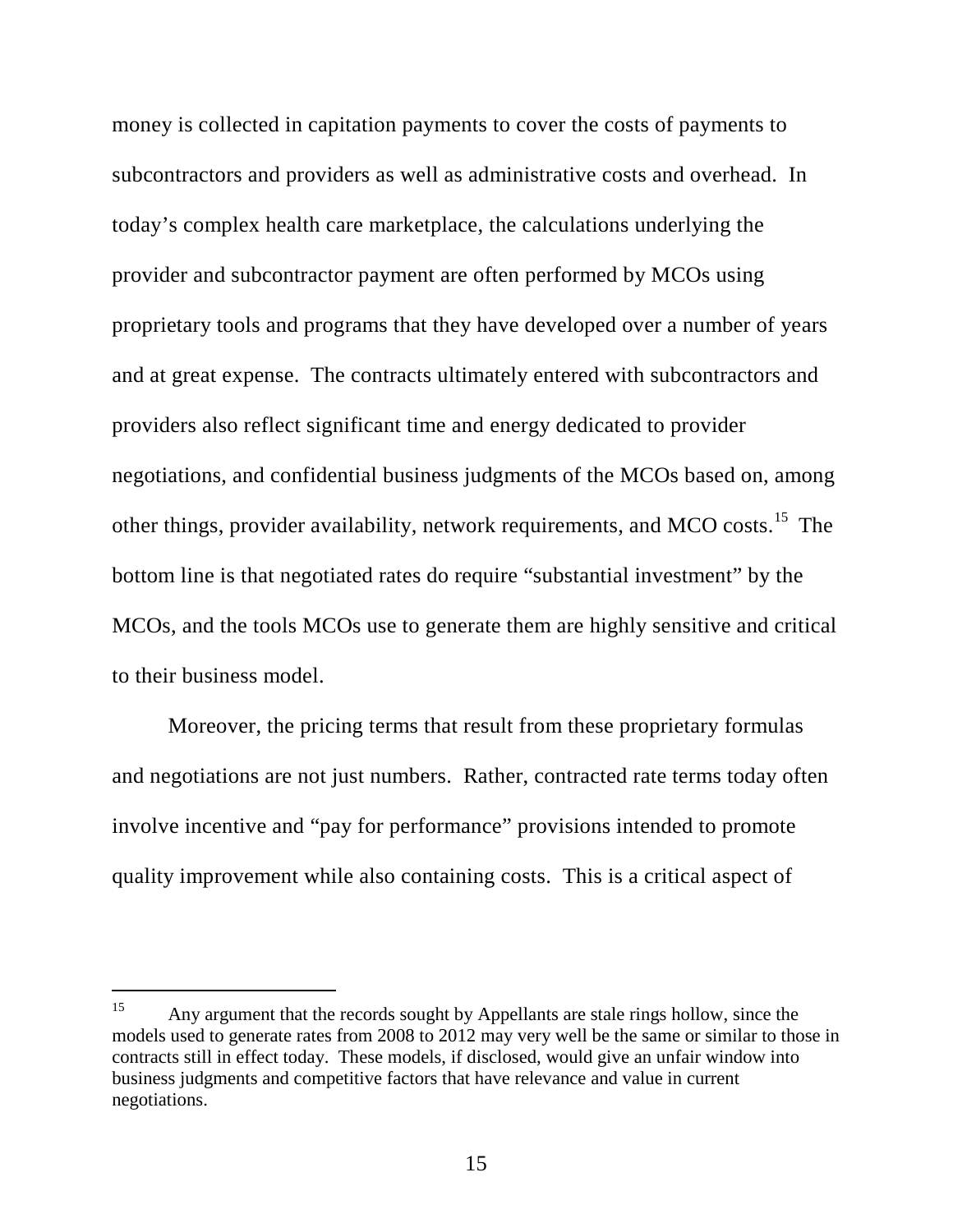innovation in the evolving health care marketplace.<sup>16</sup> If MCOs were compelled to disclose these confidential pricing terms, it could discourage the very innovation and investment in the health care marketplace that regulators are hoping to promote. *See Giurintano v. Department of General Services*, 20 A.3d 613, 616-17 (Pa. Commw. Ct. 2011) (denying access to a company's proprietary list of "high quality interpreters" because disclosure of that information would allow "competitors to gain the fruits of [the company's] labor.").

Here, non-disclosure is particularly warranted because, in the highly competitive Medicaid managed care market (*see Eiseman I*, 85 A.3d at 1129), access to rate data could allow competitors to erode an MCO's market position. As United Healthcare Community Plan President Heather Cianfrocco testified:

[I]f [competitors saw United's rates] they could use that to potentially negotiate different amounts and get potentially preferential treatment from the Department of

<sup>&</sup>lt;sup>16</sup> The goal of "pay for performance" initiatives such as those adopted by Pennsylvania for Medicaid MCOs and by CMS for the Medicare shared savings program is to revamp "how care and services are paid for, moving increasingly toward rewarding better value, outcomes, and innovations instead of merely volume." Proposed Rules for the Medicare Shared Savings Programs: Accountable Care Organizations, 76 Fed. Reg. 19528, 19530 (Apr. 7, 2011); *see also* Michael H. Bailit, *Pay-for-Performance in the Medi-Cal Managed Care and Healthy Families Programs: Findings and Recommendations* (Aug. 2009) (containing discussion of Medicaid MCO pay for performance programs in several states, including Pennsylvania), *available at* http://www.chcf.org/~/media/MEDIA%20LIBRARY%20Files/PDF/P/PDF%20PayForPerforma nceInMediCalPaper.pdf. Contracts between MCOs and providers increasingly incorporate quality and cost control incentive provisions in an effort to achieve these goals. *See* Harold D. Miller, *Measuring and Assigning Accountability for Healthcare Spending: Fair and Effective Ways to Analyze the Drivers of Healthcare Costs and Transition to Value-Based Payment,* Center for Healthcare Quality & Payment Reform (Aug. 2014), *available at* http://www.chqpr.org/downloads/AccountabilityforHealthcareSpending.pdf.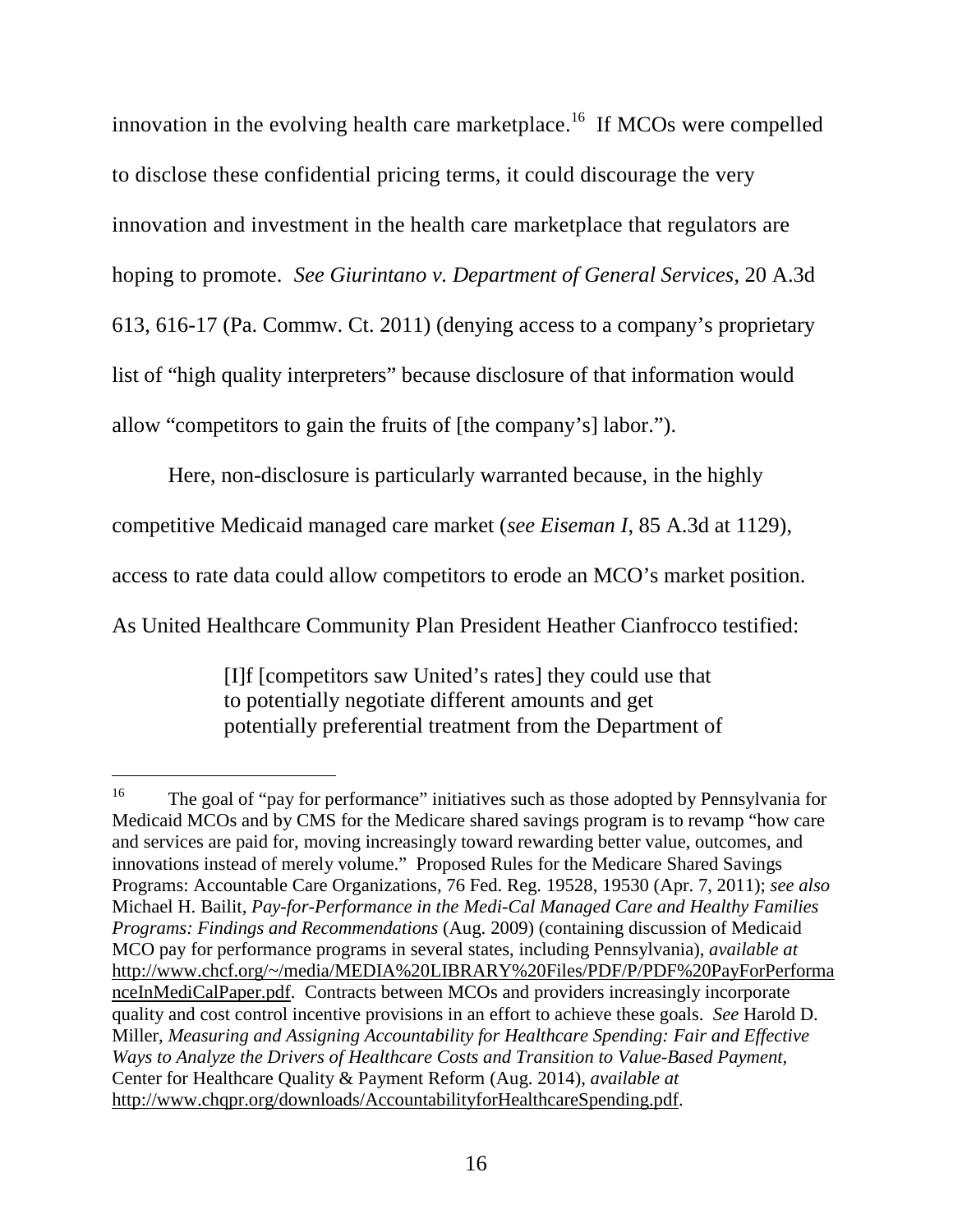Public Welfare for business . . . . They could determine cost structure, other unique programs or other trade secrets that I use to ensure that I provide managed care services in a manner that meets the needs of the Department and is still profitable.

R. 382a. As discussed in more detail in the following section, providers could also gain negotiating leverage from knowing rates MCOs offered to other similarly situated entities.

As the RTKL makes clear, confidential information is exempt from disclosure if it "would cause substantial harm to the competitive position of the person that submitted the information."  $65$  P.S.  $\S$  $\S$   $67.102$ ,  $708(b)(11)$ . *see also Dahlgren v. Department of General Services*, OOR Dkt. AP 2009- 0631 at 8-9 (Sept. 10, 2009) (denying access to "negotiated manufacturer pricing for pharmaceuticals" where disclosure would allow competitors to "refine pricing in an effort to win away business."); *Zeshonski v. Pa. Dept. of Health*, OOR Dkt. AP 2011-0698 at 10 (July 20, 2011) (protecting from disclosure fees charged and costs incurred by health care provider); *see also Nat'l Parks & Conservation Ass'n v. Kleppe*, 547 F.2d 673, 684 (D.C. Cir. 1976) (denying disclosure under FOIA where [d]isclosure [of concessioner's sensitive financial information] would provide competitors with valuable insights into the operational strengths and weaknesses of a concessioner, while the non-concessioners could continue in the customary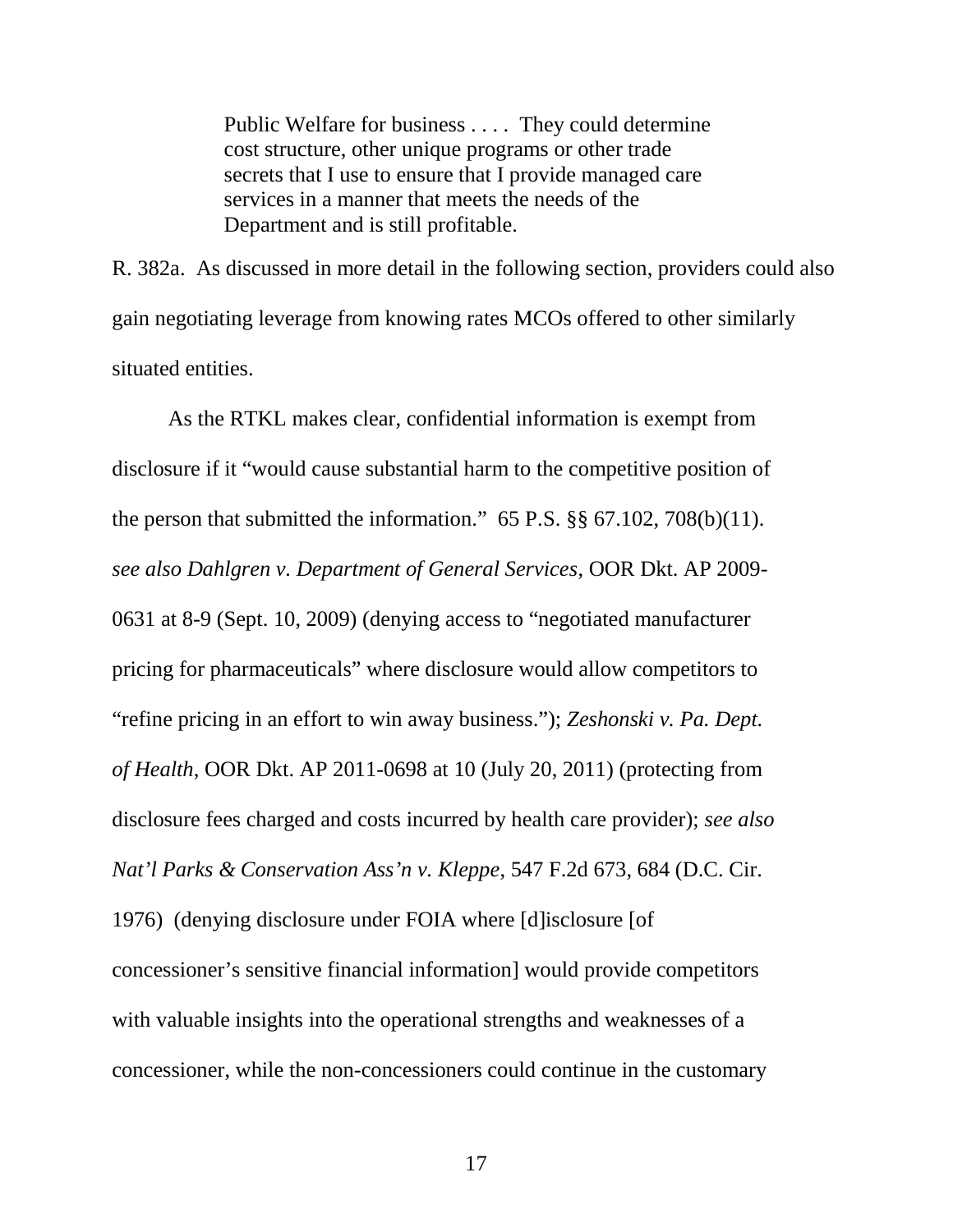manner of 'playing their cards close to their chest.'"). That "substantial harm to . . . competitive position" is just what would accrue if disclosure of MCO Rates or Provider Rates were ordered here. This concern applies for MCOs, subcontractors, and health care providers as well.

### **B. Confidential Rates Keep Medicaid Costs Down.**

Second, confidential rates help keep Medicaid costs down, yielding significant benefits to the public and fulfilling the goal of the Medicaid managed care program. The logic underlying this conclusion is simple – with confidential rates, MCOs are able to drive a harder bargain with subcontractors (or with providers directly), and subcontractors are able to drive a harder bargain with providers where they are involved. Because MCO costs are lower, MCOs are able to bid lower Capitation Rates to the government. This nets out to lower overall costs to the Medicaid program, and savings to the taxpayer. According to one study, these savings equated to \$5.0 to \$5.9 billion for Pennsylvania taxpayers from CY2000 to CY2010, with even larger savings of \$8.3 to \$10.2 billion projected from CY2011 through CY2020.<sup>17</sup>

If, by contrast, MCO Rates or Provider Rates were made public and every health care provider and subcontractor knew how much each MCO was paying to every other health care provider and to what rates all competing providers had

<sup>17</sup> *See An Evaluation of Medicaid Savings from Pennsylvania's HealthChoices Program*, The Lewin Group (May 2011), *available at* http://www.lewin.com/publications/Publication/439/.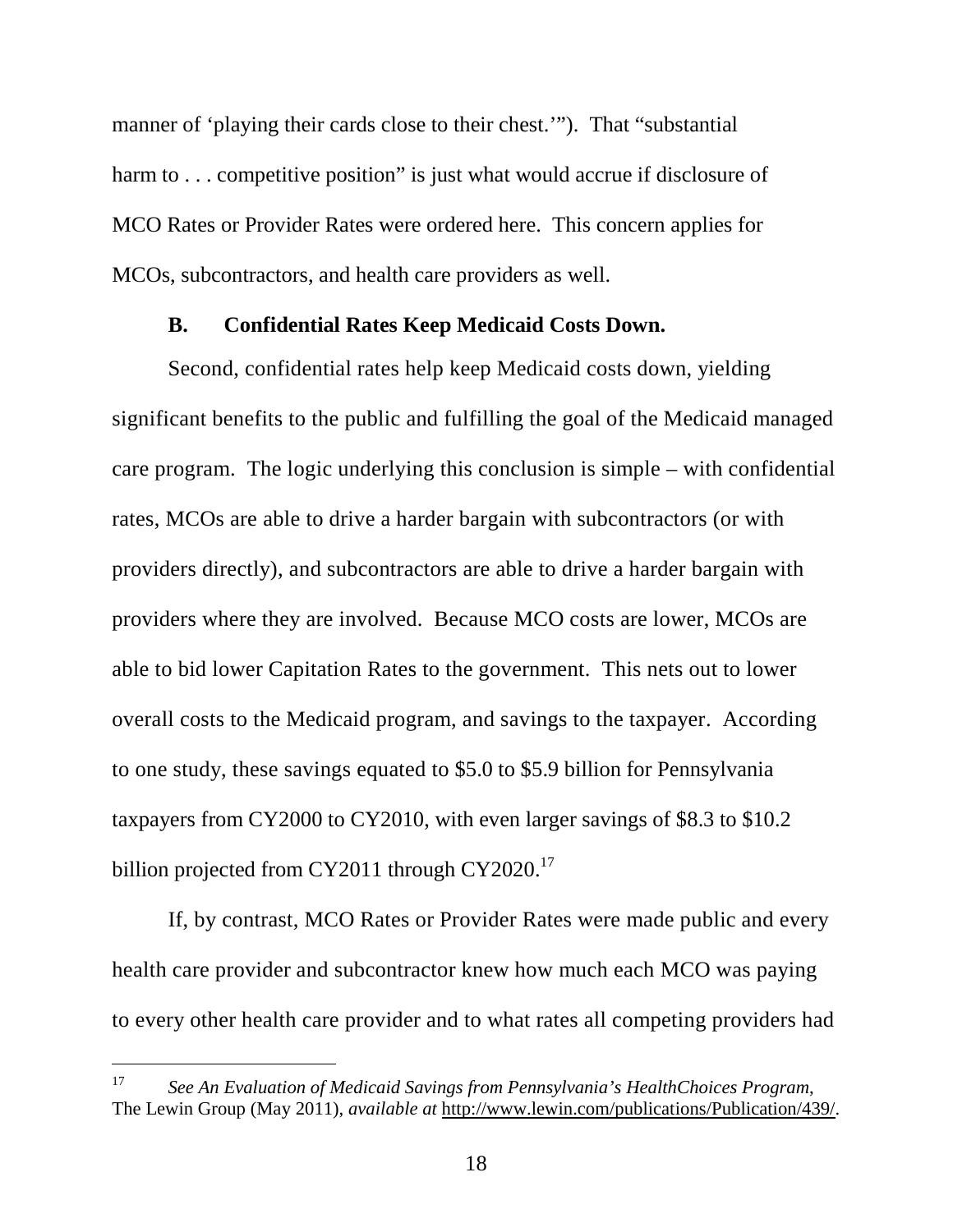agreed with subcontractors, MCOs would lose bargaining leverage they might have in negotiations with the intermediary subcontractors, and subcontractors would be impaired in negotiations with providers. Subcontractors and providers would be able to insist upon more favorable price terms offered to other subcontractors and providers (by that plan or by others), and bargain to rate terms that were ultimately higher than what would have been agreed to in a confidential negotiation. The end result would be higher costs for MCOs, which in turn would negatively impact the Medicaid program.

This is not merely a theoretical concern. Government authorities have long recognized this potential public harm in announcing limits to the disclosure of rate information in other contexts, including government health care programs. For example, when CMS released Medicare Part D claims data (which relates to prescription drug usage under Medicare), it specifically excluded "rebate and other price concessions data" from disclosure. 73 Fed. Reg. 30664, 30668 (May 28, 2008). CMS explained that continued confidentiality was needed because the drug benefit was based on a "competitive business model," and the release of such "commercially or financially sensitive data" could "negatively impact Part D sponsors' ability to negotiate for better prices, and ultimately affect the ability of sponsors to hold down prices for beneficiaries and taxpayers." *Id*.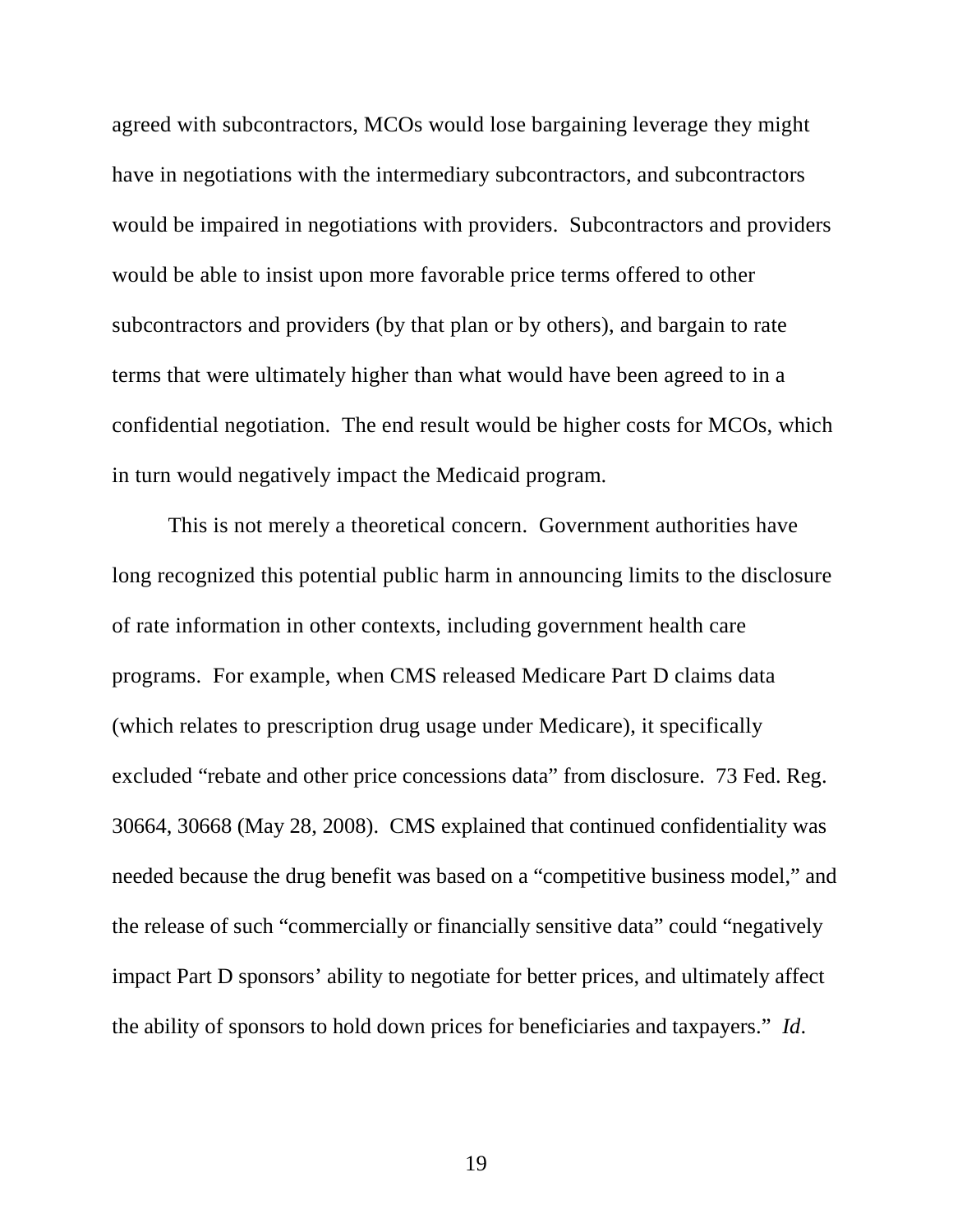Similarly, the Federal Trade Commission ("FTC") recognized that disclosure of rates could increase costs in the analogous context of Pharmacy Benefit Management (PBM) rate negotiations. While acknowledging consumers' need for "accurate information on price and quality to make efficient purchasing decisions," the FTC has stated "[t]here is no theoretical or empirical reason to assume that consumers require sellers' underlying cost information for markets to achieve competitive outcomes."<sup>18</sup> Similar to here, in the PBM context, the FTC recognized that disclosure provisions "dilute incentives to bid aggressively" and thereby potentially "undercut the most efficient pharmacy network contracts, leading to higher prescription drug prices" – or in this case, overall health care costs to consumers.<sup>19</sup>

Indeed, the antitrust laws themselves posit that there is public benefit to be derived from competitors not knowing each other's pricing terms. As federal

<sup>&</sup>lt;sup>18</sup> Letter from FTC Office of Policy Planning, Bureau of Competition, and Bureau of Economics to NY State Senator James L. Seward Concerning NY Senate Bill 58, at 5-6 (Mar. 31, 2009), *available at*

http://www.ftc.gov/sites/default/files/documents/advocacy\_documents/ftc-staff-commenthonorable-james-l.seward-concerning-new-york-senate-bill-58-pharmacy-benefit-managerspbms/v090006newyorkpbm.pdf; *see also* Letter from FTC Office of Policy Planning, Bureau of Competition, and Bureau of Economics to Assemblywoman Nellie Pou, N.J. General Assembly at 12 (Apr. 17, 2007), *available at* http://www.ftc.gov/be/V060019.pdf.

<sup>&</sup>lt;sup>19</sup> Letter from FTC Office of Policy Planning, Bureau of Competition, and Bureau of Economics to Mississippi Representative Mark Formby, at 7 (Mar. 22, 2011), *available at* http://www.ftc.gov/sites/default/files/documents/advocacy\_documents/ftc-staff-letter-honorablemark-formby-mississippi-house-representatives-concerning-

mississippi/110322mississippipbm.pdf (responding to proposed state legislation that would allow state pharmacy board to obtain PBM rates, discounts, and other financial information and disclose that information to third parties).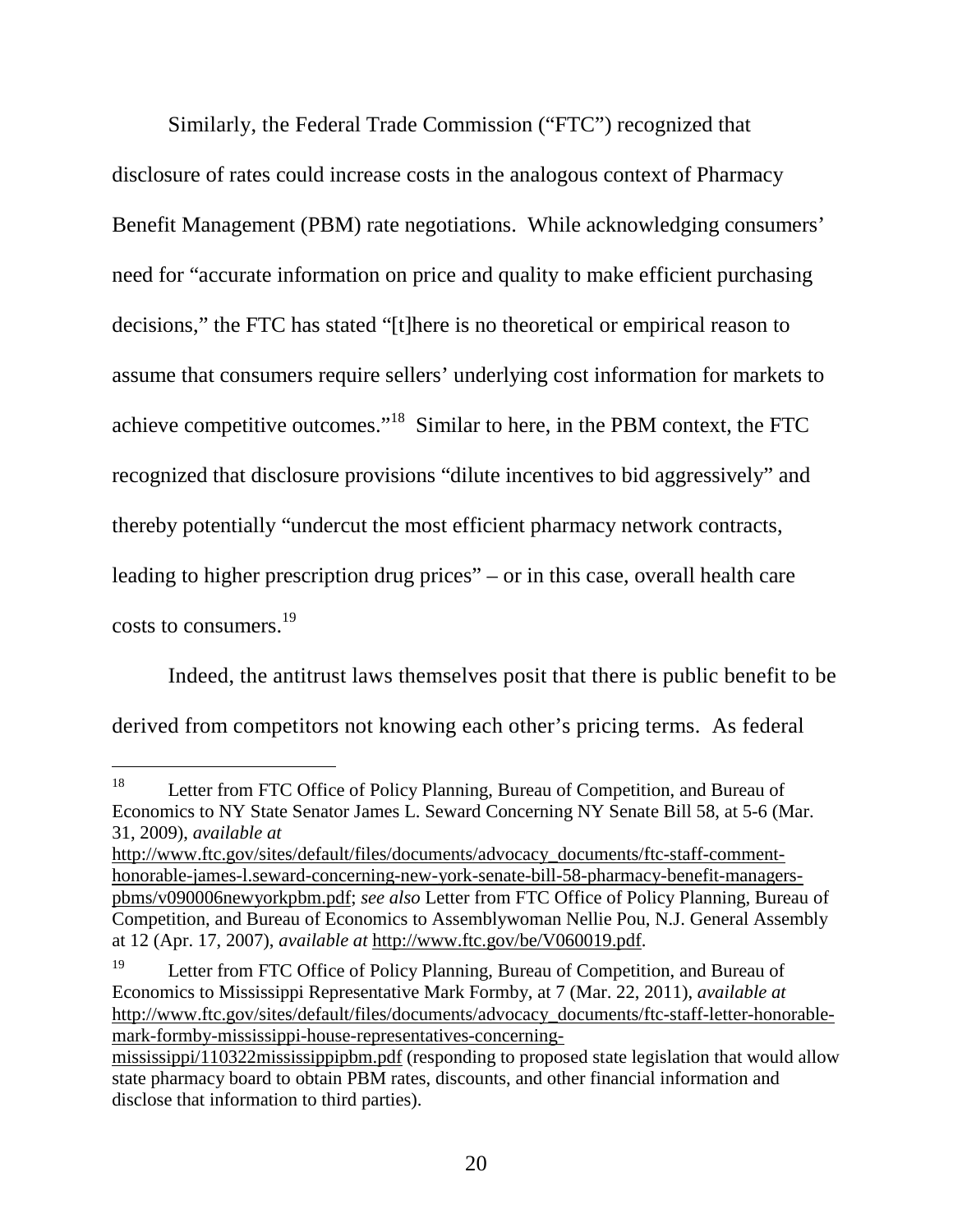antitrust authorities have recognized, "information exchanges among competing providers may facilitate collusion or otherwise reduce competition on prices or compensation, resulting in increased prices, or reduced quality and availability of health care services." Statements of Antitrust Enforcement Policy in Health Care, U.S. Dep't of Justice and FTC, at Statement 6, Provider Participation in Exchanges of Price and Cost Information, *available at*

http://www.justice.gov/atr/public/guidelines/0000.htm. Department of Justice and FTC guidance therefore only sanctions sharing of price information for health care services among providers when it is in response to a survey managed by a third party (*i.e.*, the survey price information submissions would not go directly to a competitor), when "no individual provider's data [would] represent more than 25 percent [of any statistic] on a weighted basis," and when the "information . . . is sufficiently aggregated such that it would not allow recipients to identify the prices charged . . . by any particular provider." *Id.* Here, the *public* dissemination of rate information that Appellants seek would put price data directly into the hands of competitors with no aggregation or de-identification at all. In other words, critical conditions for price data to be safely shared would not be met. It would be highly contradictory to warn against antitrust liability on one hand for competitors sharing sensitive pricing information, while on the other hand construing state law to require making that very same data available through the RTKL.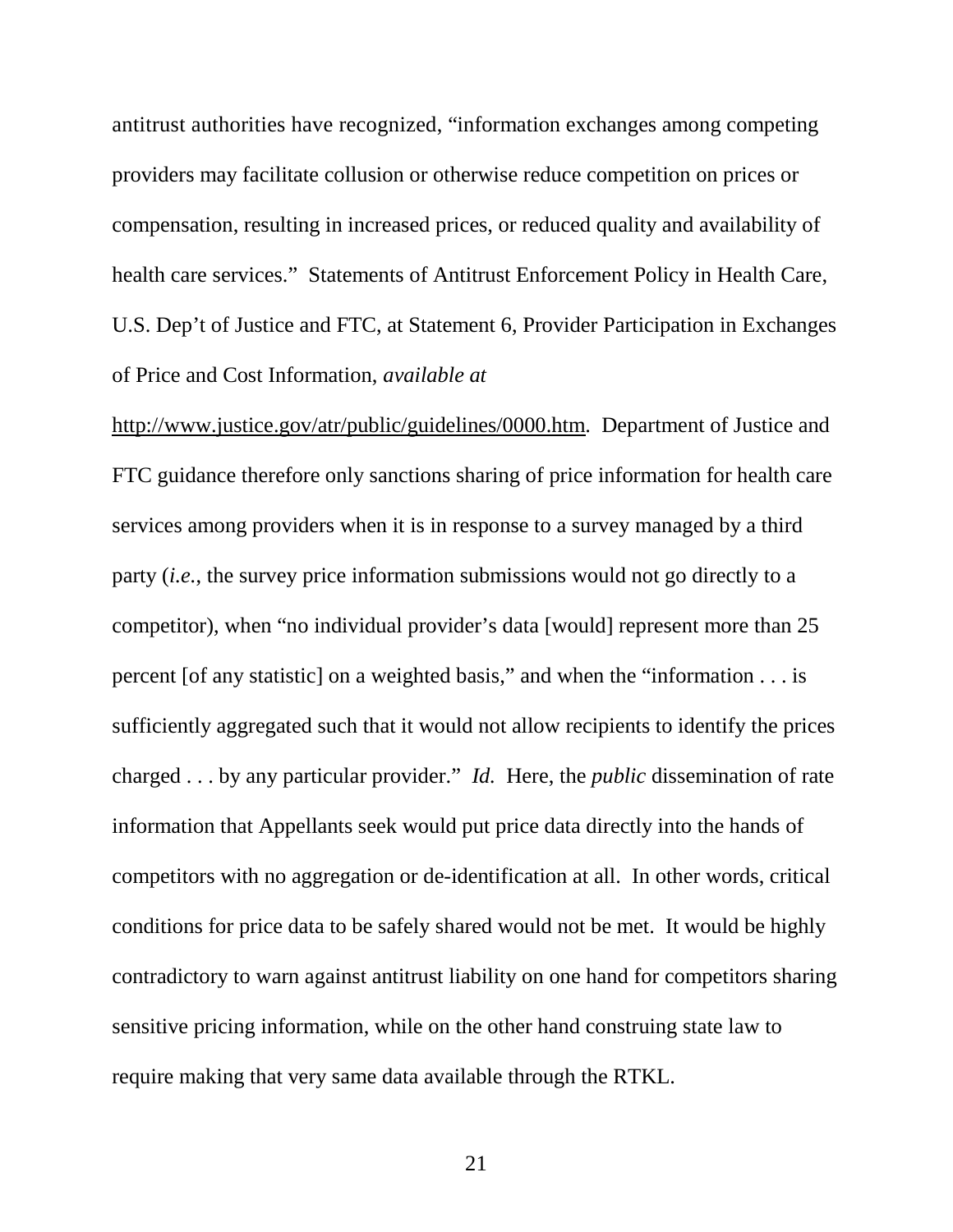The bottom line is that the Medicaid managed care market operates more effectively when rates are kept confidential, similar to what consumers would expect in the private insurance market on which Medicaid managed care is based. The result of these market efficiencies is lower costs for the MCOs, which ultimately translate into lower Medicaid costs for the taxpayer.

### **C. Confidential Rates Protect Choice for Medicaid Beneficiaries.**

For similar reasons, maintaining the confidentiality of rate data and pricing terms ultimately preserves choice for Medicaid beneficiaries. As the Commonwealth Court acknowledged in *Eiseman I*, MCOs often experience "small margins of profitability" on Medicaid managed care business. 85 A.3d at 1130. If MCOs lose negotiating leverage with subcontractors or providers, and those entities are able to negotiate more favorable deals, MCO costs could increase beyond what MCOs could recover in Capitation Rates. In such a scenario, an MCO could very well choose to exit the Medicaid managed care market altogether. This could reduce the number of Medicaid managed care options available to Medicaid beneficiaries, which currently number between three and five, depending on the region of Pennsylvania affected.<sup>20</sup> In any such scenario, competition in the market – and hence, the choices available for Medicaid enrollees to obtain health care benefits – would be diminished.

<sup>20</sup> *See* http://www.enrollnow.net/PASelfService/en\_US/bycounty.html. If a beneficiary does not select a plan, the beneficiary is assigned to a plan by the Commonwealth.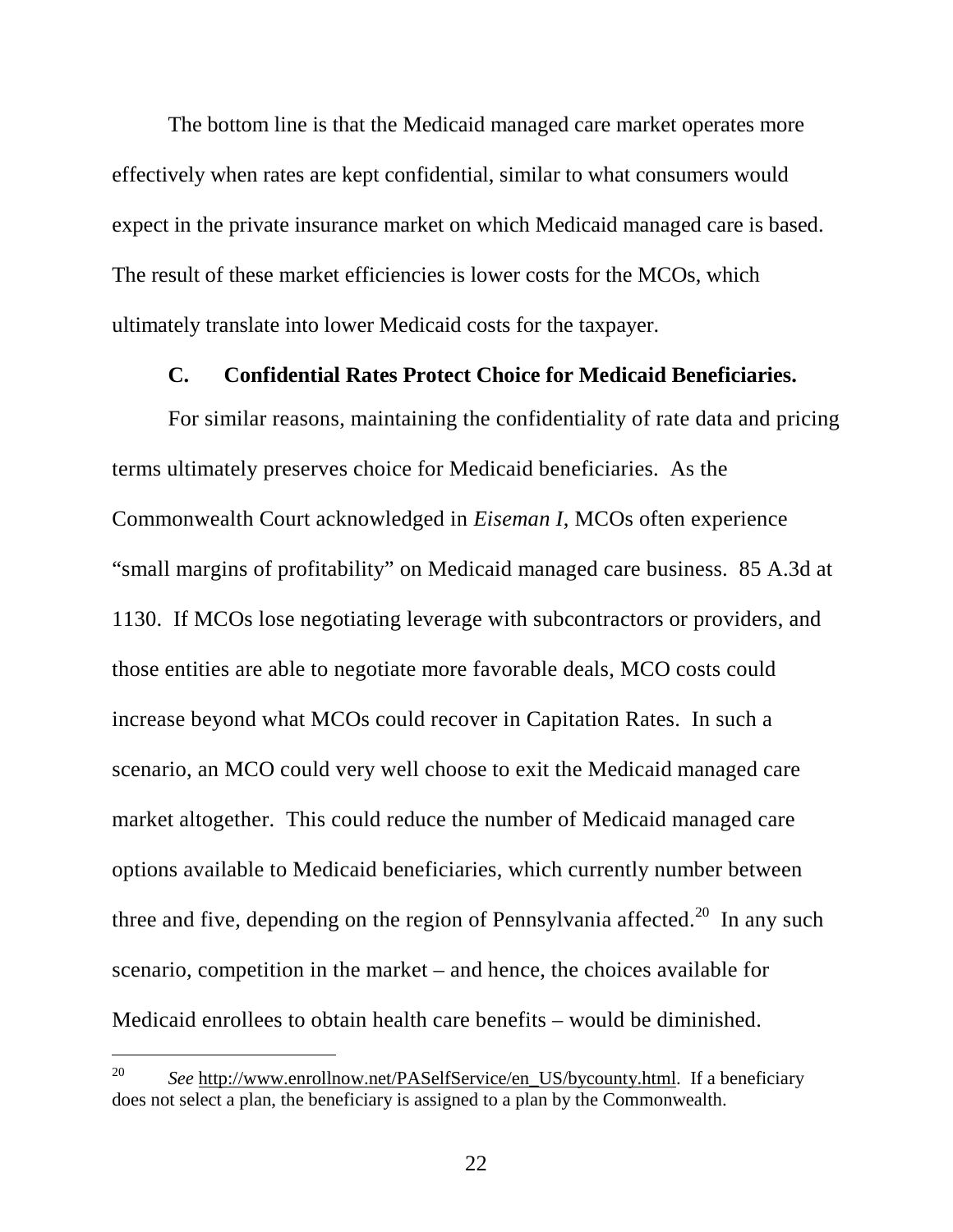In addition, MCOs compete in part via innovative provider compensation incentive arrangements, intended to enhance quality and access to care, while also containing costs.<sup>21</sup> If each plan's tools and privately negotiated contracts implanting these tools were required to be disclosed to its competitors, the RTKL could put a damper on this type of innovation, which enhances consumer choice via the diversity of approaches used to pursue the Commonwealth's own objectives.

## **IV. Confidential Rates Are the Norm in Market-Based Health Care Systems.**

Recognizing the benefits that confidential rates afford, confidentiality in provider rates is the norm in market-based health systems like Medicaid managed care. Medicare Advantage – also known as Medicare Part C – provides a particularly analogous example. Medicare is a federal program that pays for certain health care expenses for people aged 65 and older and for qualifying disabled persons. Under the Medicare Advantage program, like Medicaid managed care, CMS contracts with private health plans to furnish covered health care benefits. This program, like Medicaid managed care, is designed to deliver Medicare covered benefits by engaging commercial health plans to provide coverage for beneficiaries, and then relying on competition among plans to benefit both the government and program beneficiaries. 70 Fed. Reg. 4588, 4696-97 (Jan.

<sup>21</sup> *See supra* note 16.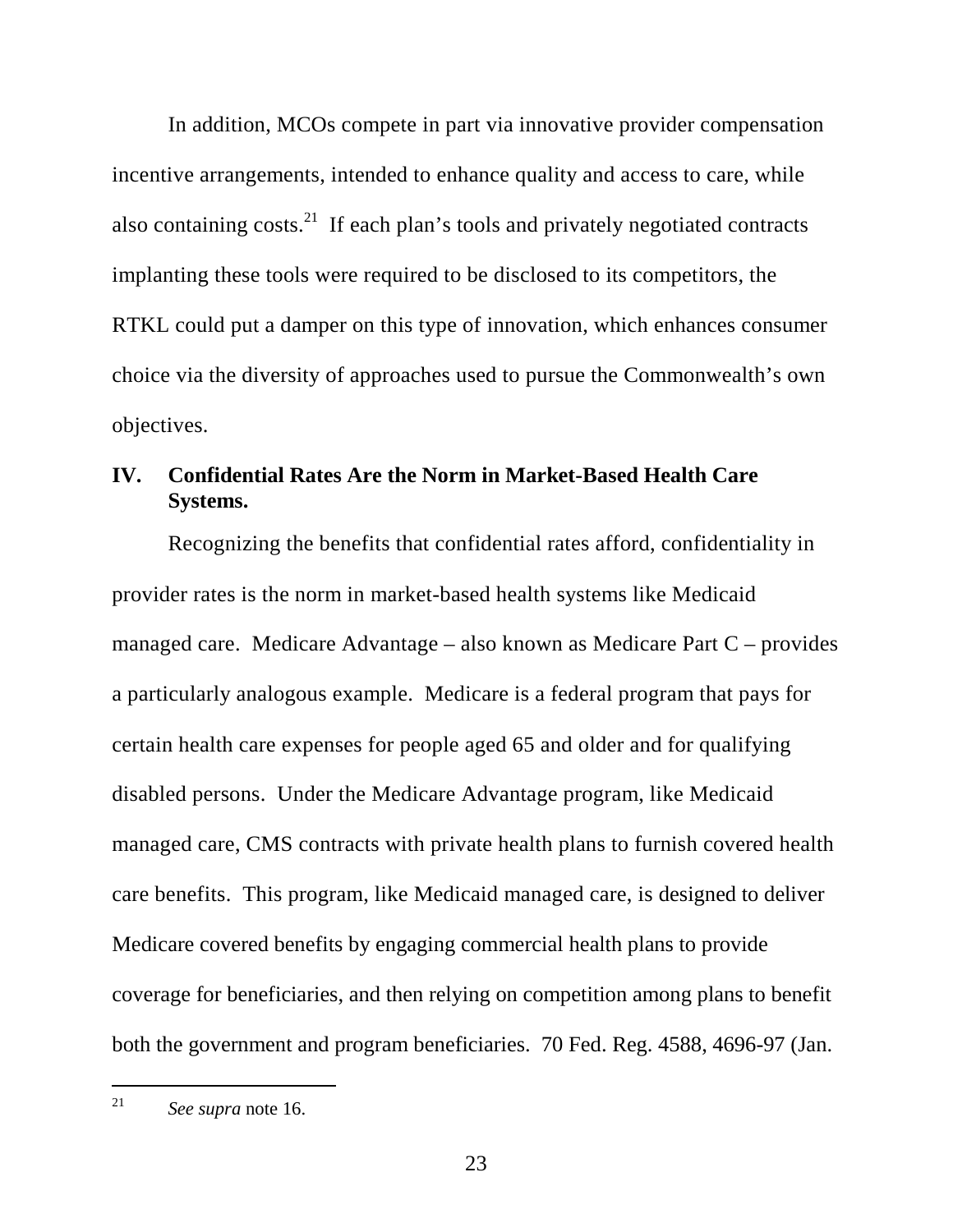28, 2005) (Medicare Advantage implements a "competitive bidding process more similar to that used by FEHB and large employers to obtain high-quality, stable plan participation").

In this setting, CMS has made clear that it considers provider rate information to be proprietary to Medicare Advantage plans, and presumptively *not* subject to public disclosure under FOIA.<sup>22</sup> The logic of this decision is the same one that applies here – the Medicare Advantage program functions effectively and saves the government money when there is healthy competition, and where Medicare Advantage plans can bring that competition to bear through aggressively negotiated provider agreements.

CMS similarly refuses to disclose pricing information in the Medicare Part D Prescription Drug program. Under Medicare Part D, like Medicare Advantage and Medicaid managed care, the government again contracts with private plans to administer a public benefit – in this case, prescription drug plans for Medicare beneficiaries. These plans in turn negotiate with drug manufacturers and pharmacies for favorable pricing terms, and plans set bid amounts based on the pricing terms they can negotiate with those manufacturers and pharmacies.

<sup>22</sup> *See* Medicare Part C Plan Reporting Requirements Technical Specifications Document Contract Year 2013, at 3-4 (May 23, 2013), *available at* http://www.cms.gov/Medicare/Health-Plans/HealthPlansGenInfo/ReportingRequirements.html.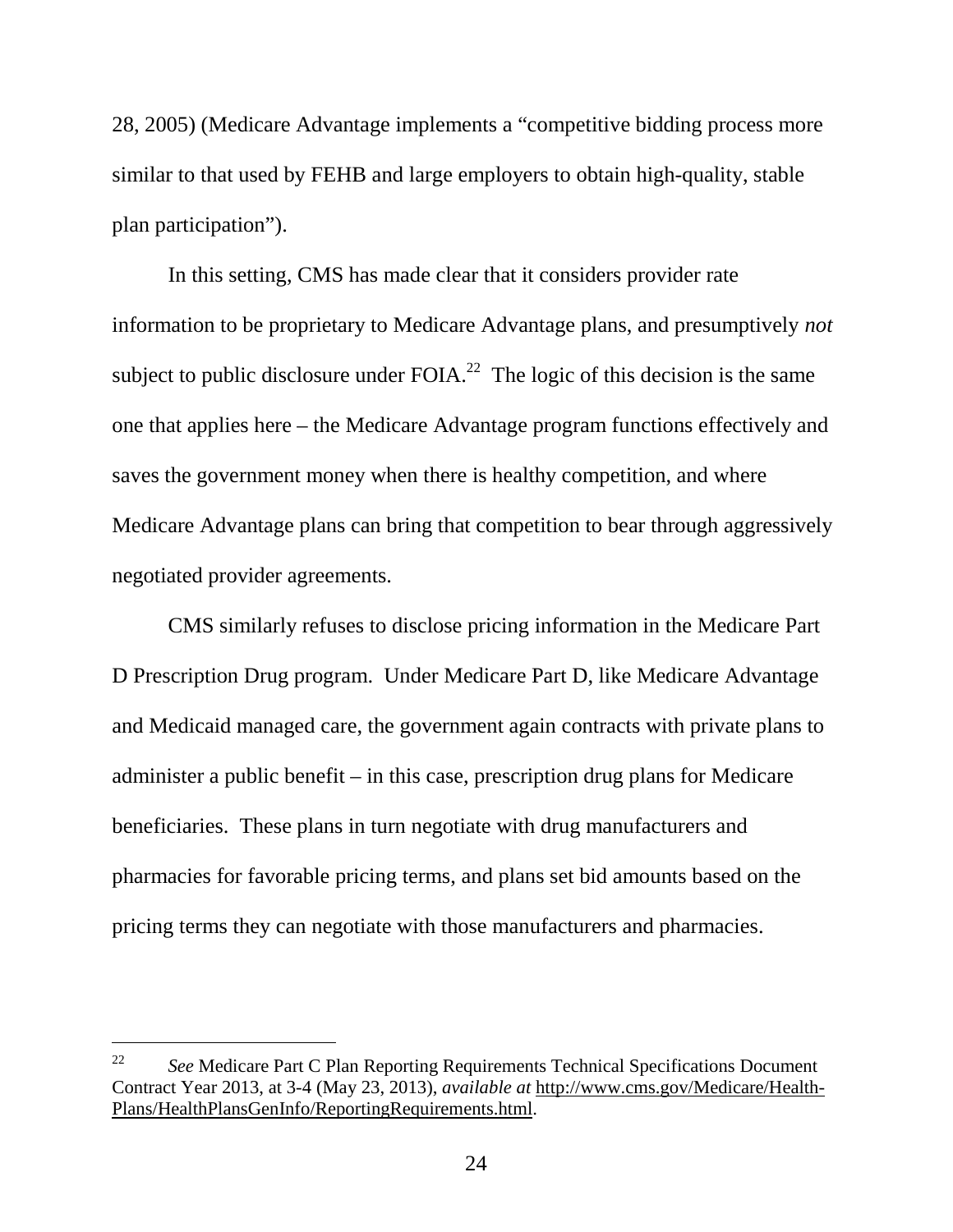CMS explicitly withholds from public disclosure any Medicare Part D data that would permit external parties to determine what a specific plan pays to a particular pharmacy or what rebates are paid by particular drug manufacturers. *See* 73 Fed. Reg. 30664, 30668 (May 28, 2008). Explaining this policy, CMS stated: "Because the Medicare drug benefit is based on a competitive business model, to release commercially or financially sensitive data to the public could negatively impact Part D sponsors' ability to negotiate for better prices, and ultimately affect the ability of sponsors to hold down prices for beneficiaries and taxpayers." *Id.* This same logic applies to the MCO Rates and Provider Rates at issue in the instant appeals.

The Pennsylvania legislature, as well, has recognized the competitive importance of keeping provider rates and discounts confidential. As just one example, the legislature, through statute, established the Pennsylvania Health Care Cost Containment Council, an independent state agency tasked with collecting data and creating reports to address health competition and cost containment. 35 P.S. § 449.1 *et seq.* In this statute, which contemplated disclosure of health care cost data to the Council by private actors, the legislature expressly directed that such "raw data disclosing discounts or allowances between identified payors and providers" be kept confidential and not publicly disclosed under the RTKL. 35 P.S. § 449.10. In fact, the statute provides for large fines or imprisonment for anyone knowingly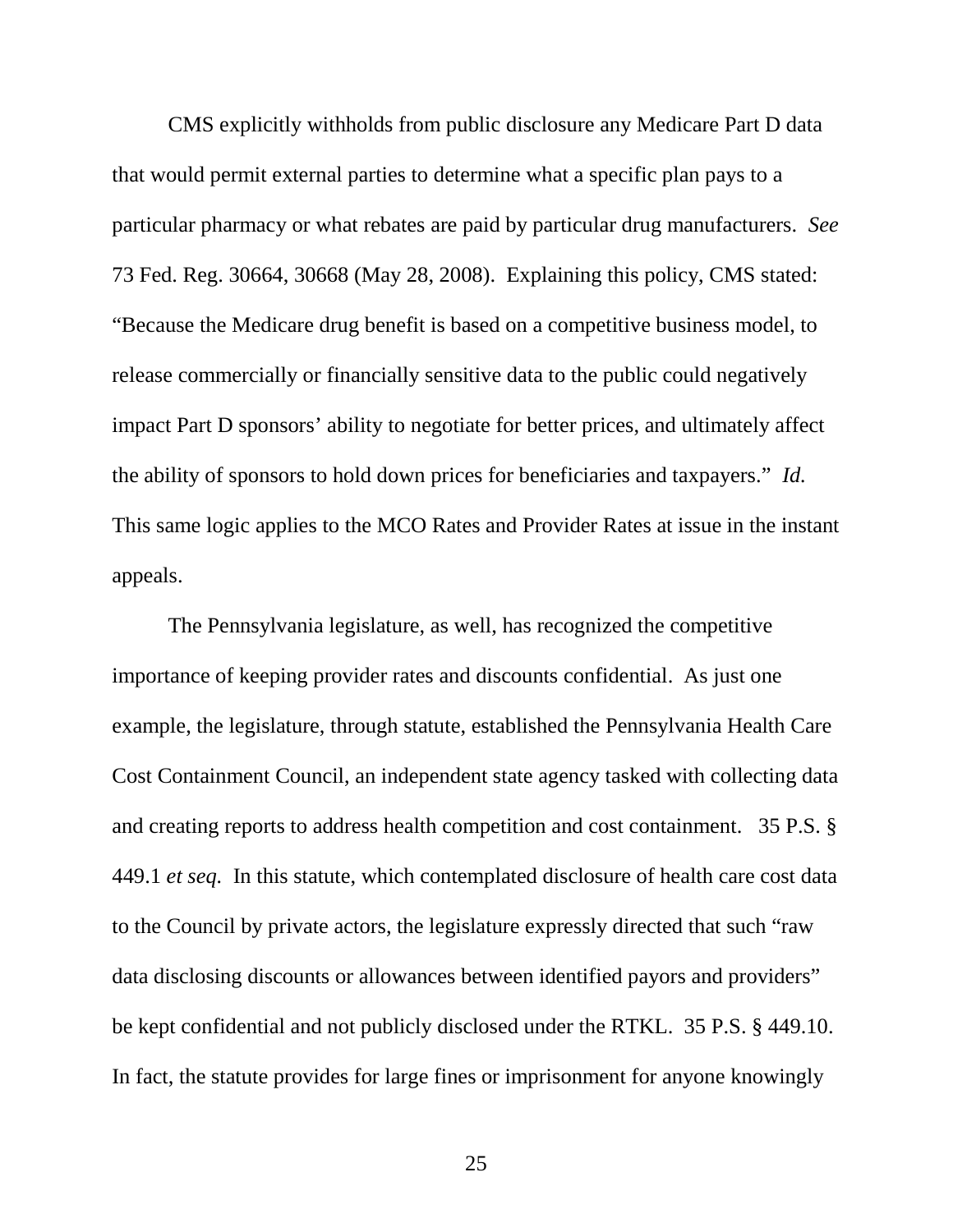releasing such data from the council. *Id*. It would seem highly contradictory for the legislature to emphasize the highly confidential nature of negotiated rates in one setting to the tune of imposing large fines for any violation, while at the same time the courts are asked to construe the RTKL as authorizing the disclosure of this same information. The clear conclusion is that the Pennsylvania legislature, like other government authorities considering market-based health care systems, recognizes the value of competitive rate information, and had no intention of making such information subject to the RTKL.

Indeed, the HealthChoices template contract (R. 680a-849a) itself recognizes that the government and the MCOs did not contemplate disclosure of negotiated rates with subcontractors or providers. The contract, consistent with federal requirements, singles out information on one specific type of arrangement, particular types of "physician incentive plans" – *i.e.*, financial incentive arrangements whereby physicians are placed at financial risk for the cost of services that they do not directly provide – as subject to disclosure to members and the government upon request. (R. 812a). The fact that the HealthChoices contract specifically called out information on these physician incentive plans to be disclosed, but not the rates and other rate arrangements entered by MCOs with subcontractors or providers where doctors are not at risk for other providers' services, provides further evidence that these rates were not contemplated for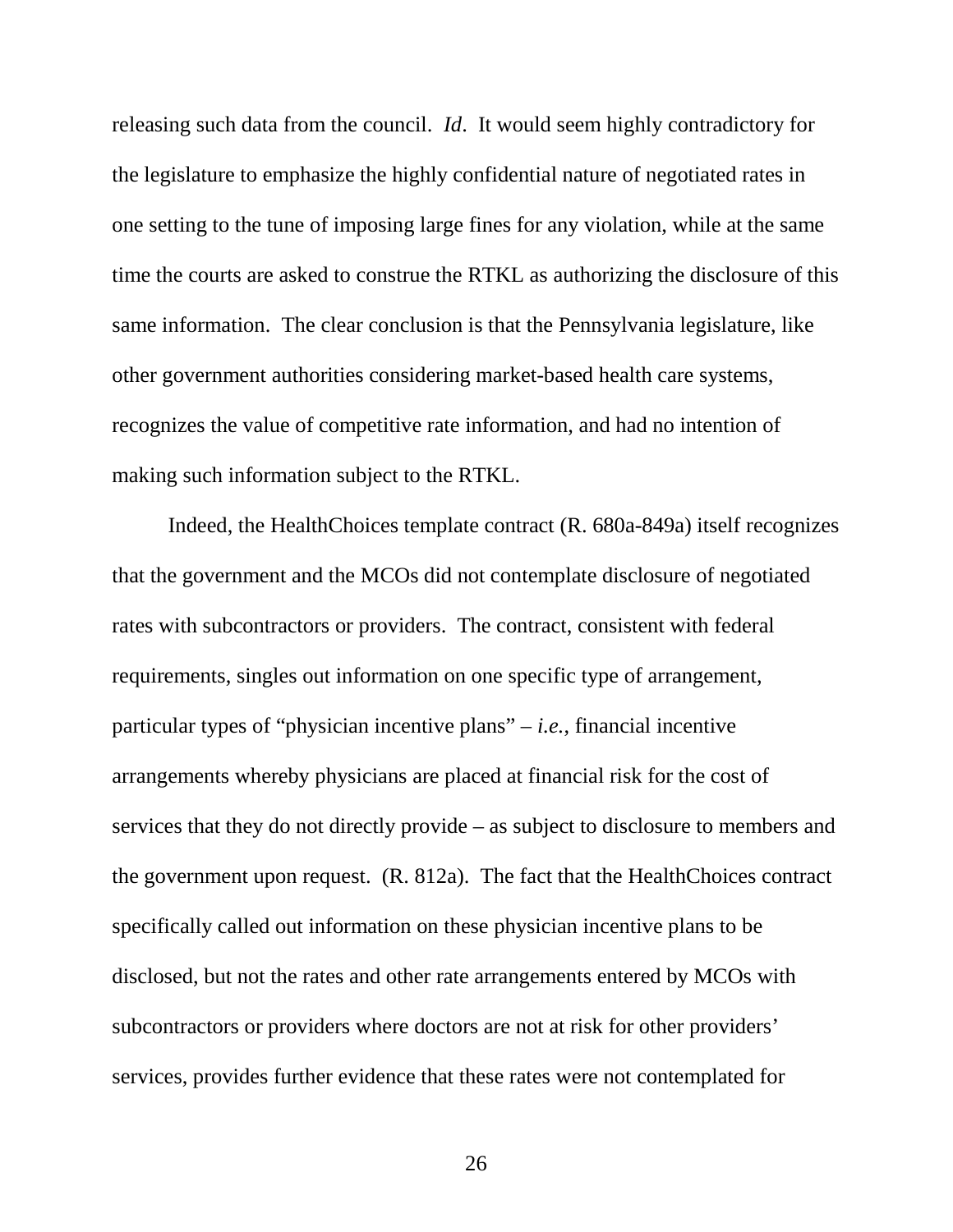disclosure by the government or the MCOs when the contract was made. *See Dep't of Transp. v. Mosites Const. Co.*, 494 A.2d 41, 43 (Pa. Commw. Ct. 1985) ("the mention of particular items implies the purposeful exclusion of other items of the same general character").

*Amicus curaie* Dr. Daniel Polsky attempts to counter this clear recognition of confidentiality by pointing to the recent disclosure of Medicare claims payment data by CMS. *See* Polsky *Amicus* Br. at 10-11. But this argument is inapt. The claims data released by CMS in this disclosure related to *the Medicare-fee-for service* program only.<sup>23</sup> In this program, rates paid to providers are set by the government, and are already a matter of public record.<sup>24</sup> In other words, they are not the product of private negotiations, and they are not of competitive value in the market. Put simply, this example has no bearing on whether *privately* negotiated MCO Rates and Provider Rates in a *competitive* Medicaid managed care marketplace are confidential and also subject to protection from disclosure as a trade secret.

Market-based health care systems respect the competitive value of negotiated rates with subcontractors and providers and protect such rates from

<sup>23</sup> *See Medicare Provider Utilization and Payment Data: Physician and Other Supplier*, CMS, *available at* http://www.cms.gov/Research-Statistics-Data-and-Systems/Statistics-Trendsand-Reports/Medicare-Provider-Charge-Data/Physician-and-Other-Supplier.html.

<sup>24</sup> *See Fee Schedules - General Information*, CMS, *available at* http://www.cms.gov/Medicare/Medicare-Fee-for-Service-Payment/FeeScheduleGenInfo/index.html.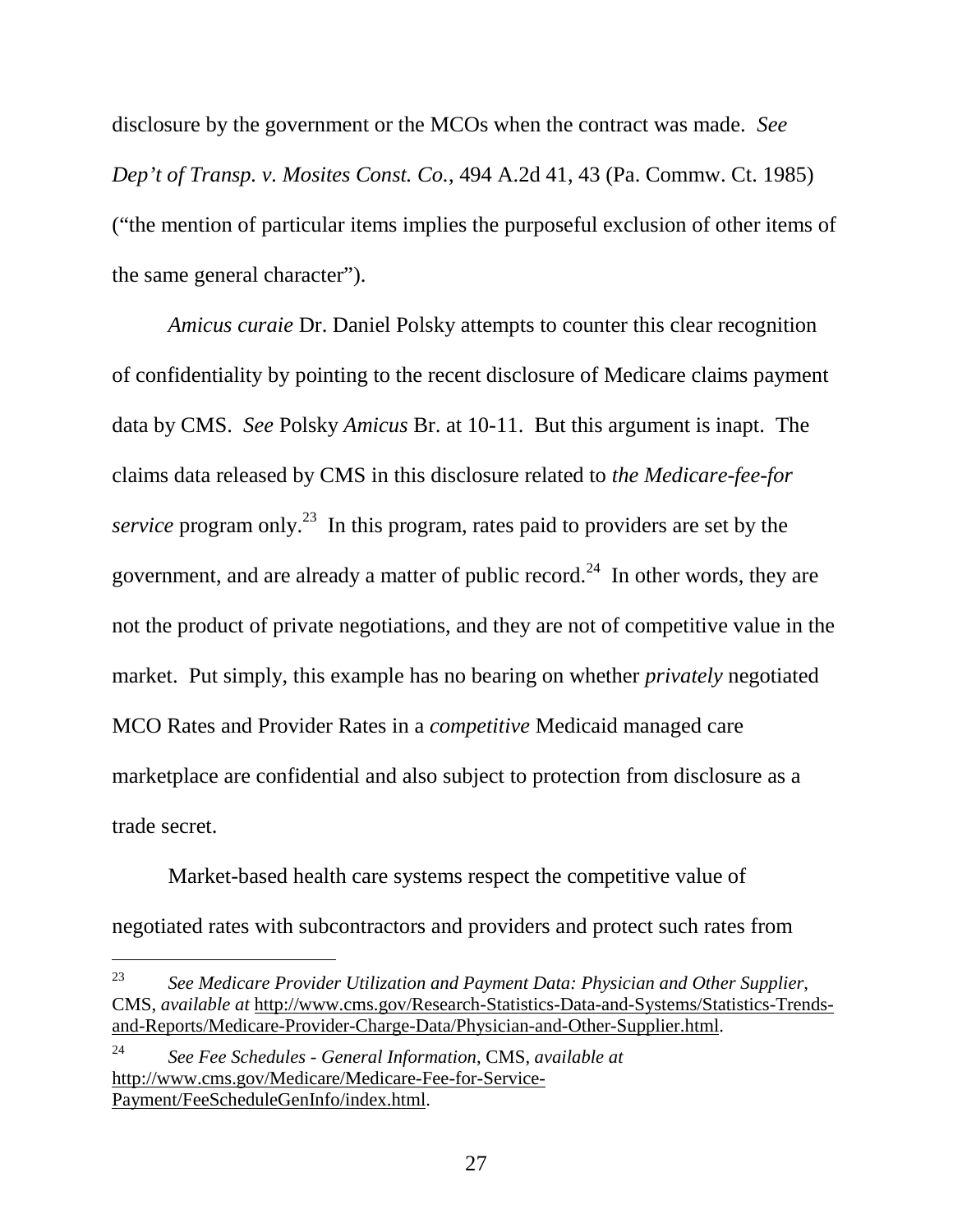disclosure, at least in disaggregated form. The Commonwealth Court in *Eiseman I* and *Eiseman II* followed this well-established precedent, and this Court should affirm this sound judgment on appeal.

### **V. Dr. Polsky Overstates the Benefits of Disclosed Rate Information.**

In his *amicus* brief, Dr. Daniel Polsky argues that rate data would enable research on ways to expand health care access, improve quality of care, and contain costs, and would foster greater cooperation between academics and the government on health care policy. Polsky *Amicus* Br. at 2-9. AHIP recognizes that consumers can derive value from cost related information, and has worked with its member organizations to make available cost calculators to allow consumers to estimate out-of-pocket costs for specific services, cost-sharing obligations under their plan (such as co-pays and deductibles), and the relative cost of receiving care at different providers.<sup>25</sup> These tools are devised and implemented to provide significant utility to plan members while minimizing the potential for undermining competition between plans or providers.

But contrary to what Dr. Polsky implies, there is no "scholarly interest exception" under the RTKL. Were this Court to hold otherwise, the exception

<sup>25</sup> *See, e.g.*, Milliman, Inc., Comprehensive Assessment of ACA Factors that Will Affect Individual Market Premiums in 2014 (2013), *available at* http://www.ahip.org/MillimanReportACA2013/; *see also* Aetna Member Payment Estimator, *available at* http://www.aetna.com/individuals-families-health-insurance/tool/member-paymentestimator.html. AHIP members also offers tools to help consumers identify where they can find health care services by specialty and locality. *See id.*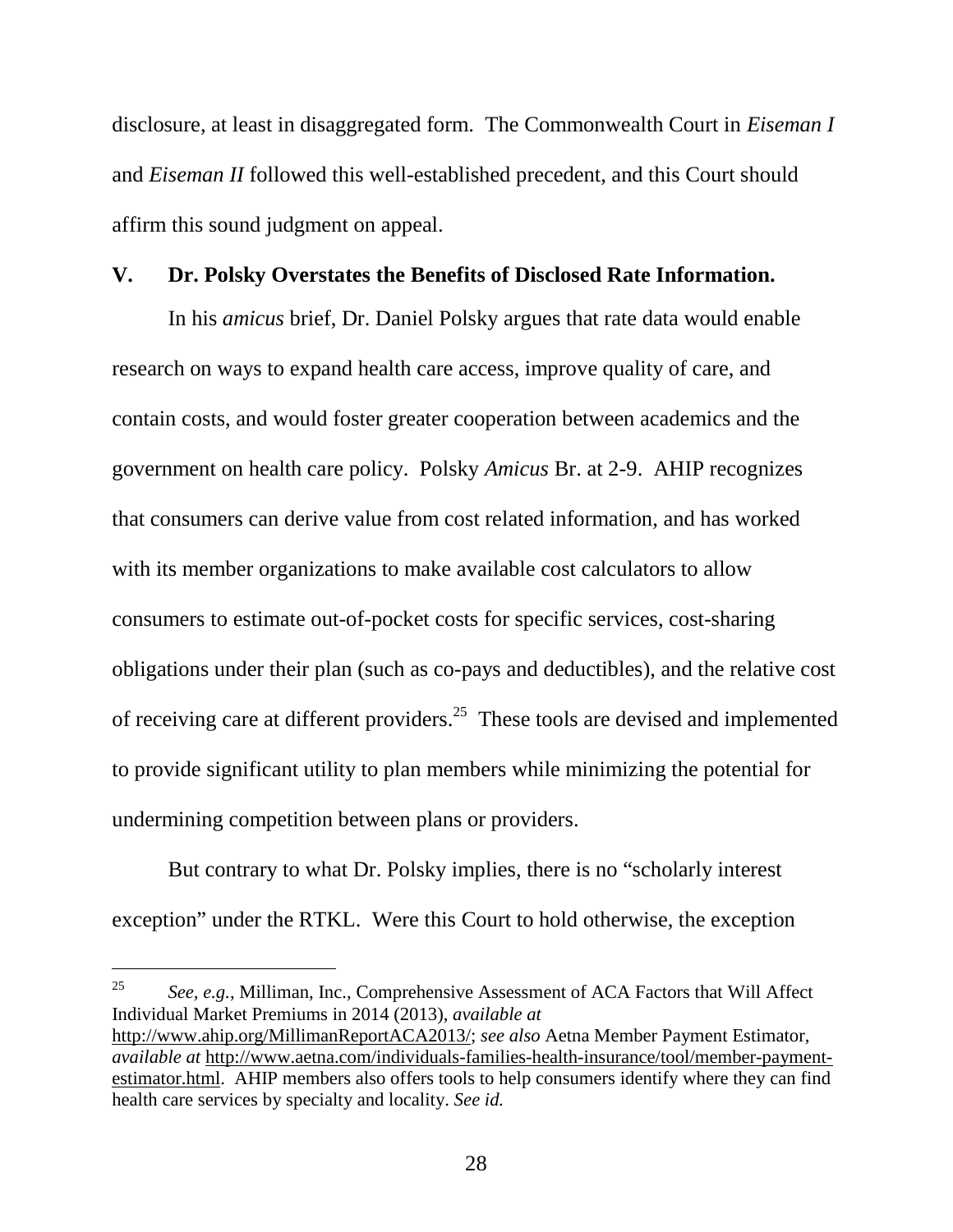would swallow the RTKL whole, since researchers could no doubt perform studies on any disclosed information. However, as discussed above, the legislature determined that "confidential proprietary information" and "trade secrets" of private entities are expressly *exempted* from disclosure under RTKL, notwithstanding whether Dr. Polsky or other scholars might find that information academically interesting, or whether anyone else in the public sphere might want to see that information. 65 P.S. § 67.708(b)(11); *see also FBI v. Abramson*, 456 U.S. 615, 631 (1982) (through FOIA, "Congress . . . created a scheme of categorical exclusion"). Dr. Polsky nowhere addresses why the interests of scholars would somehow trump this clear, statutory protection.

The research goals set forth by Dr. Polsky provide a particularly weak basis for contravening the exemption. Dr. Polsky does not articulate a specific research proposal, nor does he explain why the issue he is generally interested in (*e.g.*, the relationship between payment to providers and quality of service) requires access to identifiable rate information on a provider-specific basis. Moreover, he does not explain why disclosure is needed *to the public at large* of commercially sensitive plan and provider pricing data, without limitation and without any acknowledgement of the commercial harm it could cause.

Were Dr. Polsky to have a particular research proposal, it is entirely possible that data needed to carry out his research could be obtained from a source other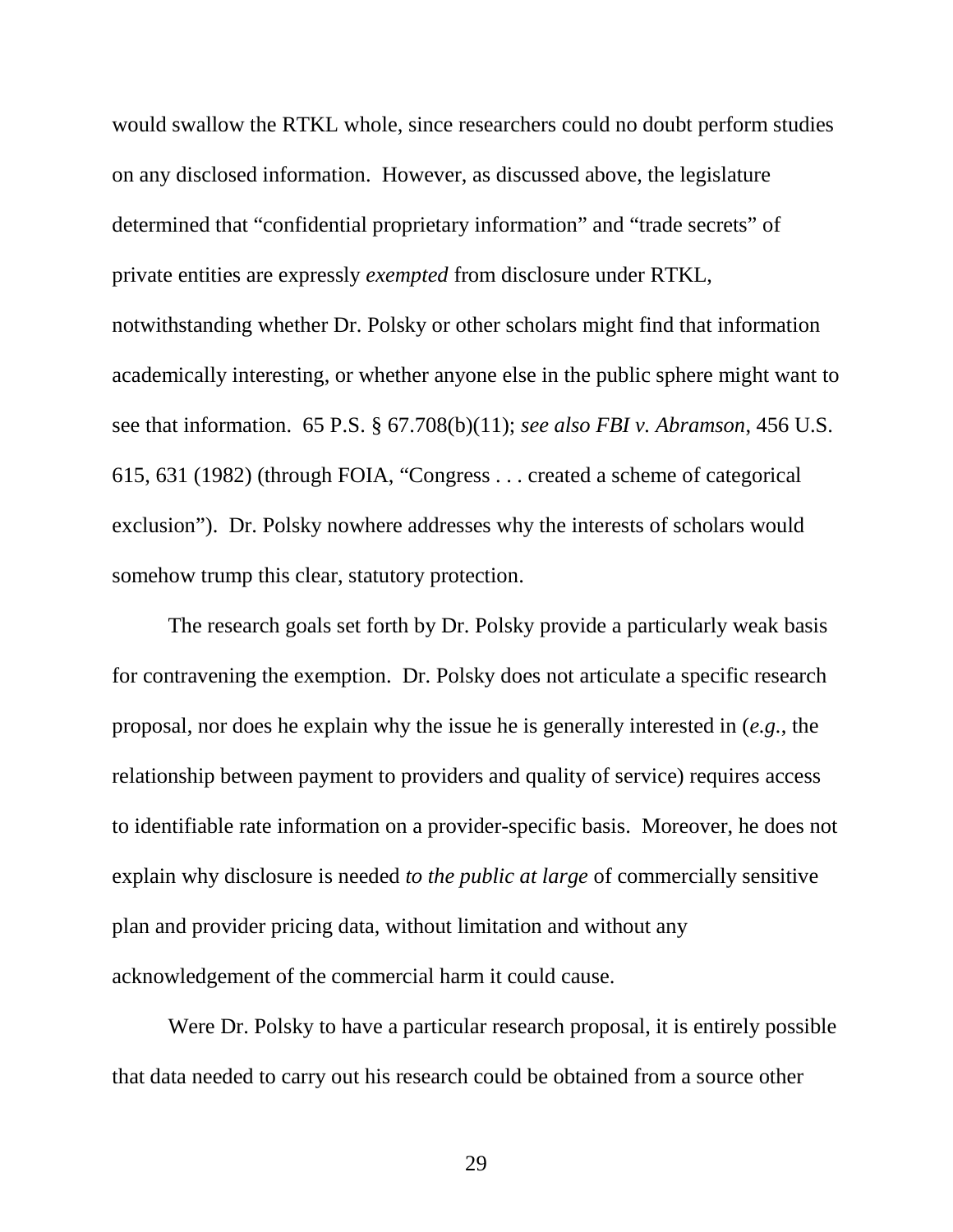than the RTKL in an aggregated or de-identified format that would lessen the potential for competitive harm. CMS, for example, regularly makes available to researchers information on the Medicare and Medicaid programs for projects CMS deems to be reputable and valid.<sup>26</sup> CMS formats and makes available such information so that it is suitable for research, while obtaining agreement from the researcher that he or she will not further release the individually identifiable or commercially sensitive plan or provider level pricing data provided.<sup>27</sup>

Indeed, a quick review of Dr. Polsky's desired research goals reveals that significant information is already publicly available. As one example, public data already exists on the proportion of payments made by the state to managed care organizations are flowing to providers. Polsky *Amicus* Br. at 9. A publicly available report delineates by state the average Medicaid MCO Medical Loss Ratios – the metric used to determine the percentage of revenue that is spent by a plan on medical expenses, administrative expenses, or profit.<sup>28</sup>

<sup>&</sup>lt;sup>26</sup> The list of protocols used by CMS to respond to requests for information can be found at http://www.cms.gov/Research-Statistics-Data-and-Systems/Computer-Data-and-Systems/Privacy/Researchers.html.

<sup>27</sup> *Id.*

<sup>28</sup> *See Medicaid MCO Average Medical Loss Ratios*, Kaiser Family Foundation, *available at* http://kff.org/other/state-indicator/medicaid-mco-average-medical-loss-ratios/. Pennsylvania's average Medicaid MCO Medical Loss Ratio is 93% – higher than all but a handful of other states. *Id.* Significant information is also already made available by the state on the quality of services available through each MCO on a comparative basis – another one of the topical areas of interest Dr. Polsky identifies. *See, e.g.*, 2013 HEDIS Rate Chart (Dec. 10, 2013), *available at* http://www.dhs.state.pa.us/cs/groups/webcontent/documents/communication/s\_002206.pdf;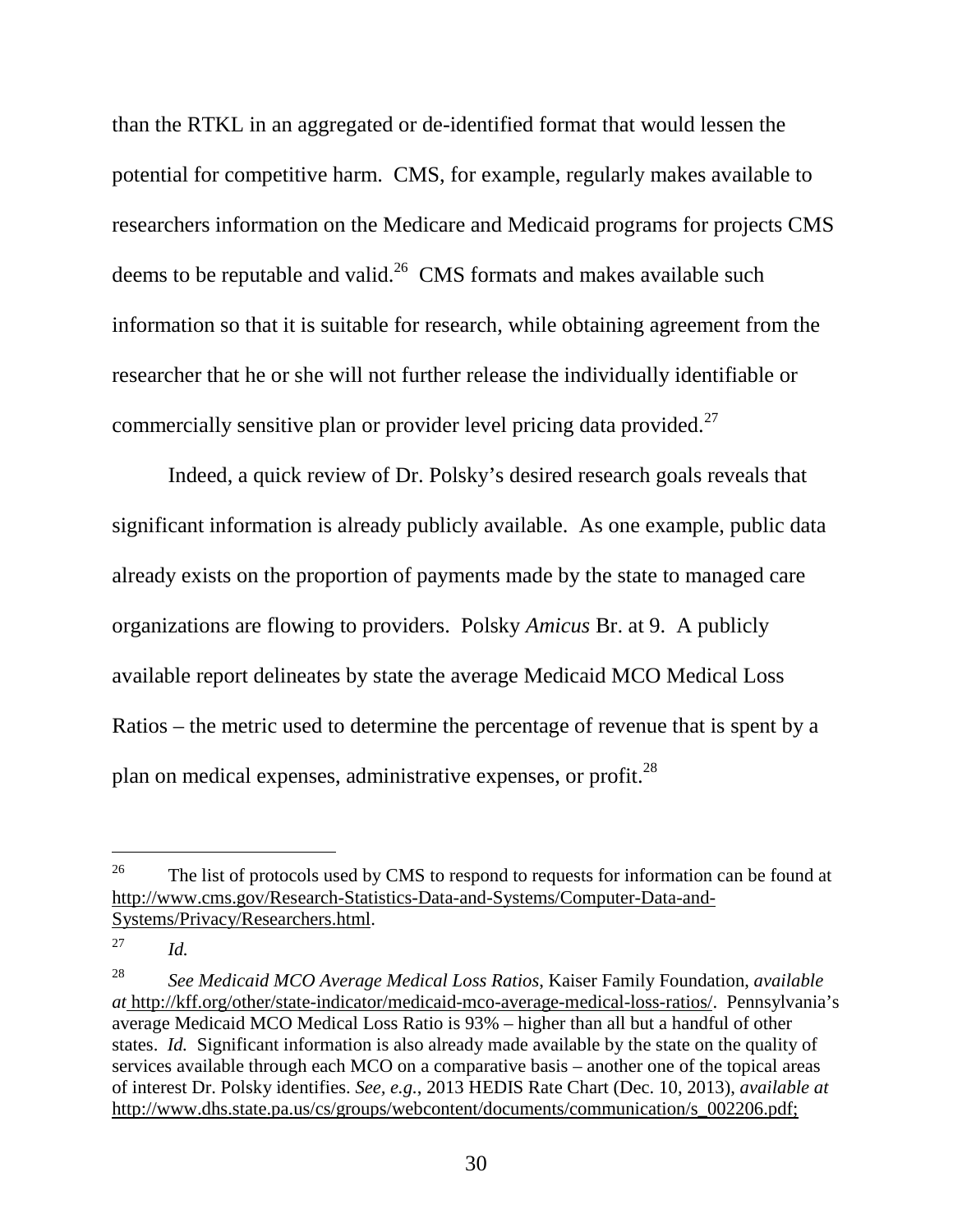As another example, Dr. Polsky states that an MCO's low provider reimbursement rates might discourage providers from participating in the MCO's network, and thereby reduce access by Medicaid beneficiaries to care. Dr. Polsky does not explain why rate data for individual providers would be necessary to research that question. The contract between the Commonwealth and the plans imposes detailed obligations regarding the size, geography, and composition of the plan's provider network.<sup>29</sup> Within that framework, plans have flexibility to negotiate reimbursement to assure the necessary access while pursuing the parallel objects of quality and cost containment. Revealing negotiated rates would not, in this environment, inform public policy on access issues since all plans are already required to have networks that meet the established requirements.<sup>30</sup>

HEDIS: Health Effectiveness Data and Information Set, *available at* https://www.humanservices.state.pa.us/HEDIS\_Health\_Choices/HealthChoices.html.

<sup>29</sup> *See* R. 783a-784a ("Provider Network"). A lot of data is already available on these and other standards on a state-by-state basis. *See* Medicaid Managed Care Market Tracker (at http://kff.org/state-category/medicaid-chip/). Data from this site shows that Pennsylvania generally exceeds the median standards in such categories as maximum number of enrollees per primary care provider, and is best in the nation for others, *e.g.*, maximum permitted wait time for routine care. Enrollment information is also publicly available, *see id*., and managed care entities must file provider network updates with the state on a monthly basis. *See* R. 827a ("Provider Network"). This data would enable analysis of whether access standards are being met.

 $30$  As discussed above, disclosing rate information could jeopardize the scope of a plan's network. Providers could use the same publicly available information to seek the highest rate that is being paid to any of their competitors, thus enabling MCOs to negotiate discounts only in exchange for a higher level of anticipated volume that would require a narrower provider network.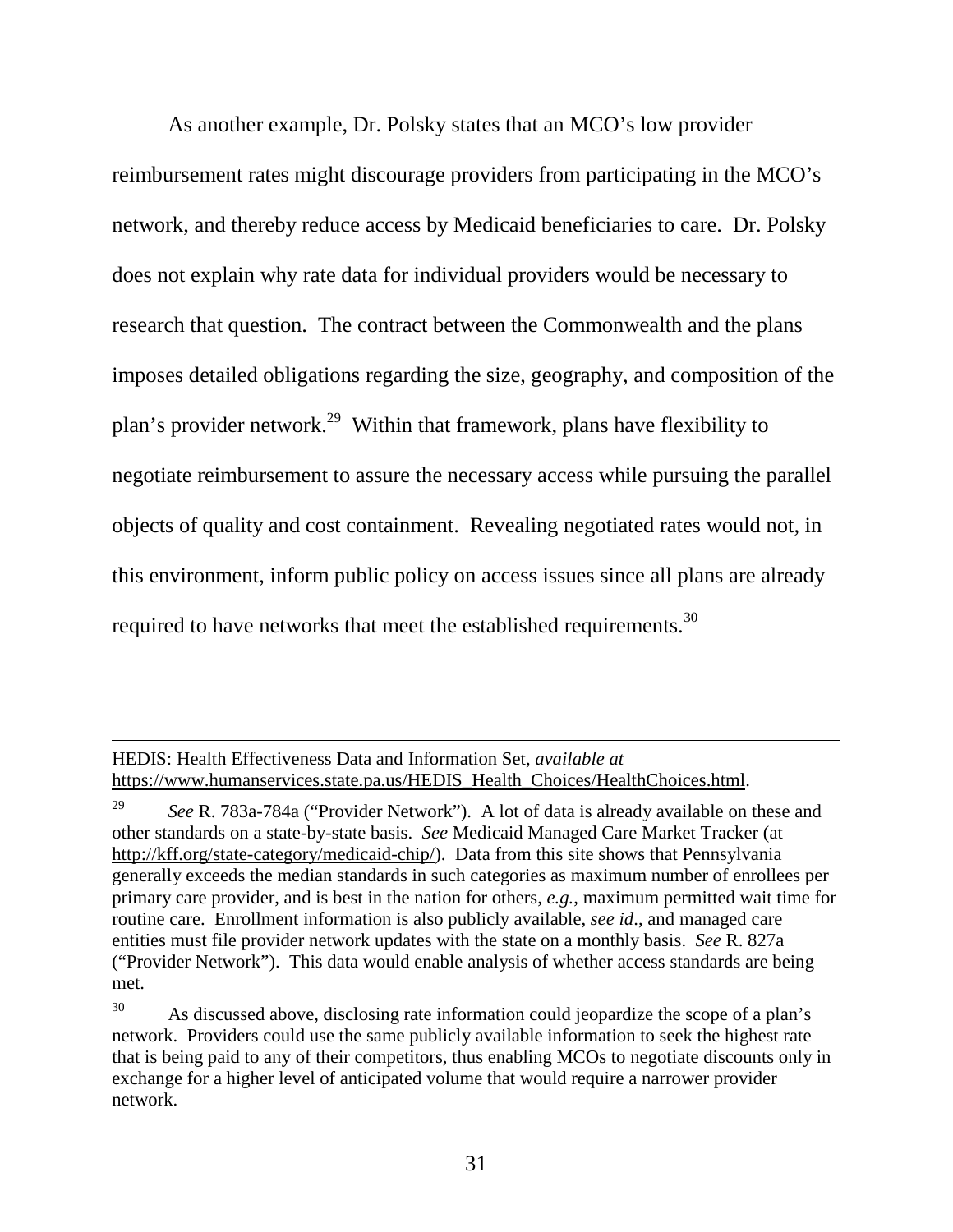There is always more research that could be done with more information, but that common-sense observation does not overcome the categorical proscription on disclosure of confidential data in the RTKL. This Court should reject Appellants' request for public access to records with MCO Rates and Provider Rates, notwithstanding what Dr. Polsky's notional suggestion of what he could do with such data.

### **CONCLUSION**

Confidential MCO Rates and Provider Rates are at the core of an efficient Medicaid managed care market. They represent private price terms developed by private actors in a marketplace designed to mimic the private insurance market. They also reflect proprietary information whose confidentiality promotes innovation, investment, and competition in the market, and contributes to the overall cost savings to the Medicaid program that Medicaid managed care has generated. The bottom line is that neither the purpose of the RTKL, nor the interests of the public or private businesses would be served by disclosing this highly sensitive, confidential pricing information. For the reasons discussed above and those expressed in the brief of Appellees, AHIP urges this Court to affirm the Commonwealth Court's denial of Appellants' request for records under the RTKL on the grounds identified by the Commonwealth Court, or because Provider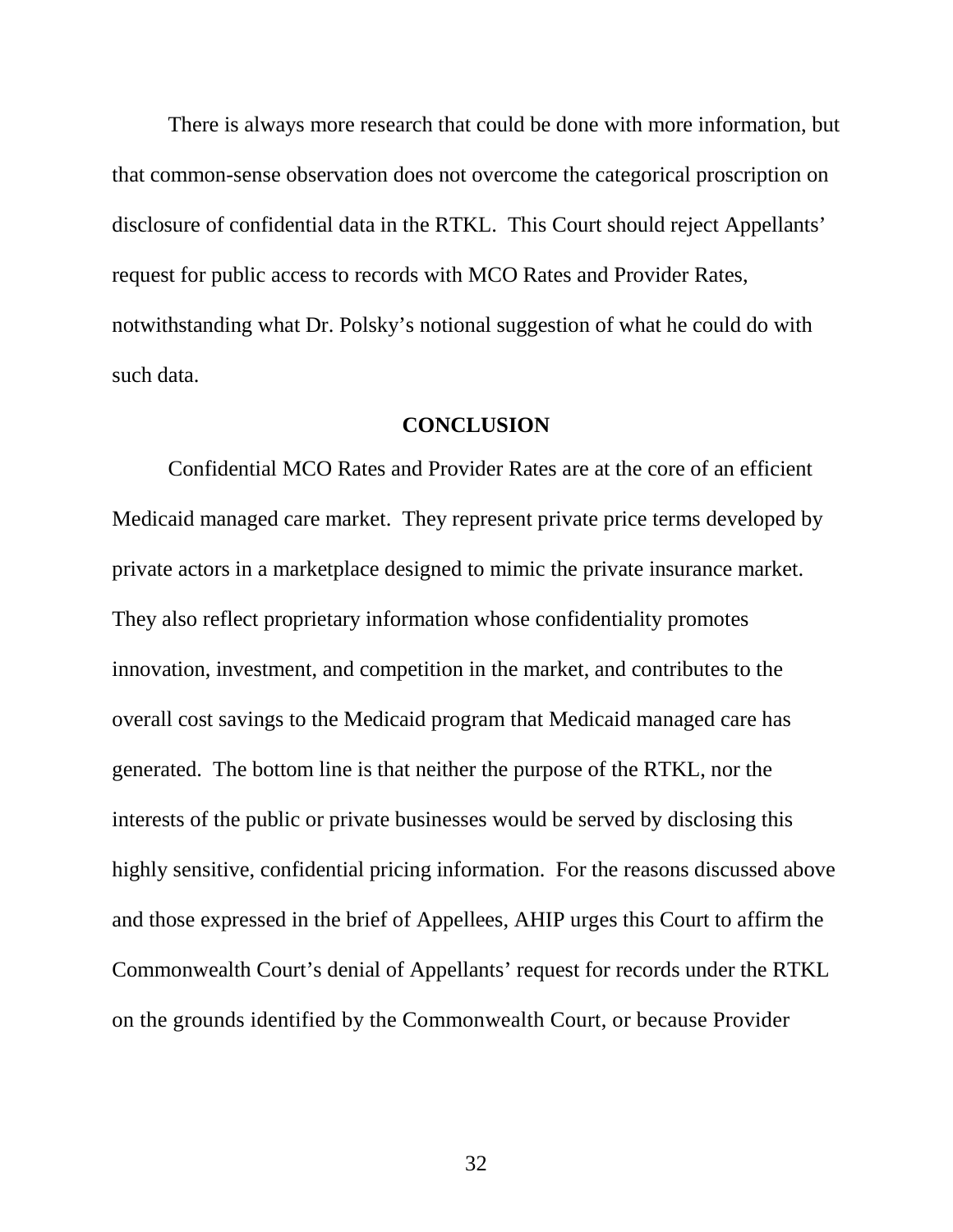Rates, like MCO Rates, constitute "confidential proprietary information" or

"trade secrets" exempted from disclosure under the RTKL.

January 20, 2015 Respectfully submitted,

/s/ Jeffrey Poston Jeffrey Poston (Pa. Bar No. 53944) Arthur N. Lerner (*on the brief*) Barbara Ryland (*on the brief*) Michael W. Lieberman (*on the brief*) CROWELL & MORING LLP 1001 Pennsylvania Ave., NW Washington, DC 20004 Phone: 202-624-2500 Fax: 202-528-5116

*Counsel for Amicus Curiae America's Health Insurance Plans*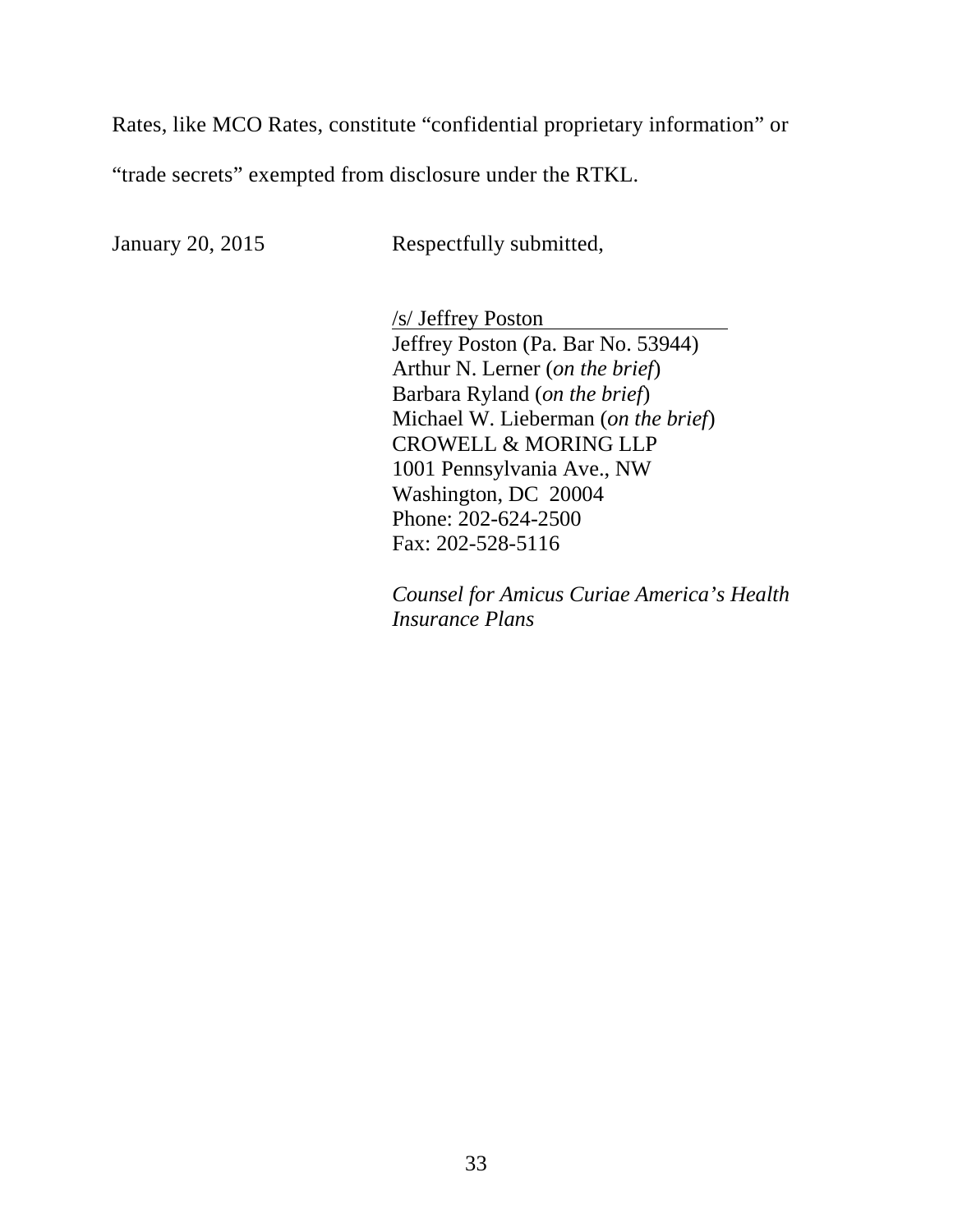# **CERTIFICATE OF COMPLIANCE**

I hereby certify that the foregoing brief complies with the 16,500 word

limit established by Pa. R.A.P. 2135.

Dated: January 20, 2015

/s/ Jeffrey Poston Jeffrey Poston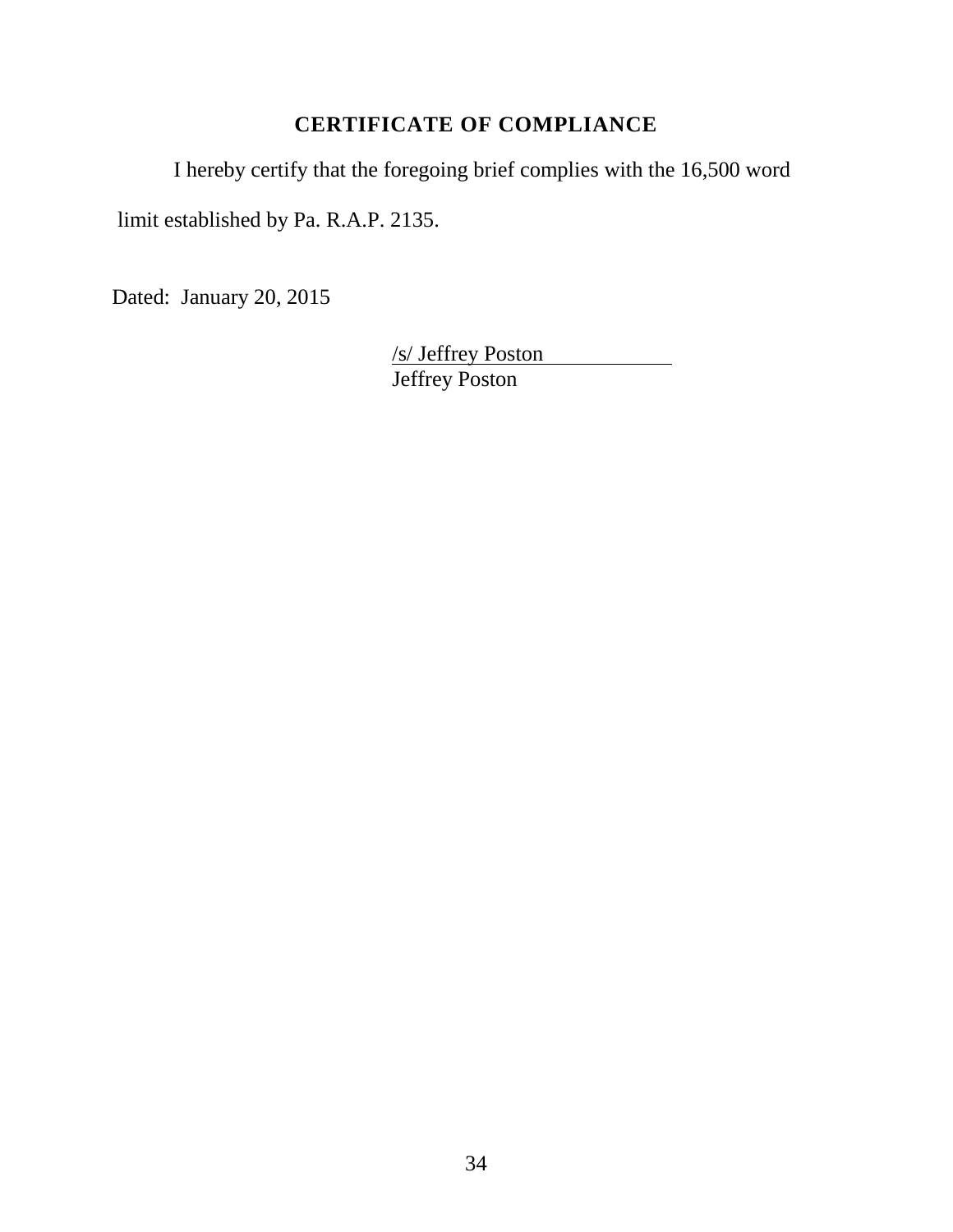#### **CERTIFICATE OF SERVICE**

I, Jeffrey Poston, hereby certify that on January 20, 2015, I caused to be served this *Amicus Brief* by electronic mail and first class mail (2 copies per recipient) to:

> Benjamin D. Geffen, Esq. Pa. Bar No. 310134 Public Interest Law Center of Philadelphia 1709 Benjamin Franklin Parkway, 2nd Floor Philadelphia, PA 19103 bgeffen@pilcop.org

Leonard W. Crumb, Esquire Department of Public Welfare P.O. Box 1675 Health and Welfare Building, Third Floor West Harrisburg, PA 17105 lcrumb@pa.gov

> Karl S. Myers, Esquire Stradley Ronon Stevens & Young 2005 Market Street, Suite 2600 Philadelphia, PA 19103 kmyers@stradley.com

James J. Rodgers, Esquire Dilworth Paxson, LLP 1500 Market Street, Suite 3500 E Philadelphia, PA 19102 jrodgers@dilworthlaw.com

Melissa Bevan Melewsky Pennsylvania NewsMedia Association 3899 North Front St. Harrisburg, PA 17110 MelissaM@pa-news.org